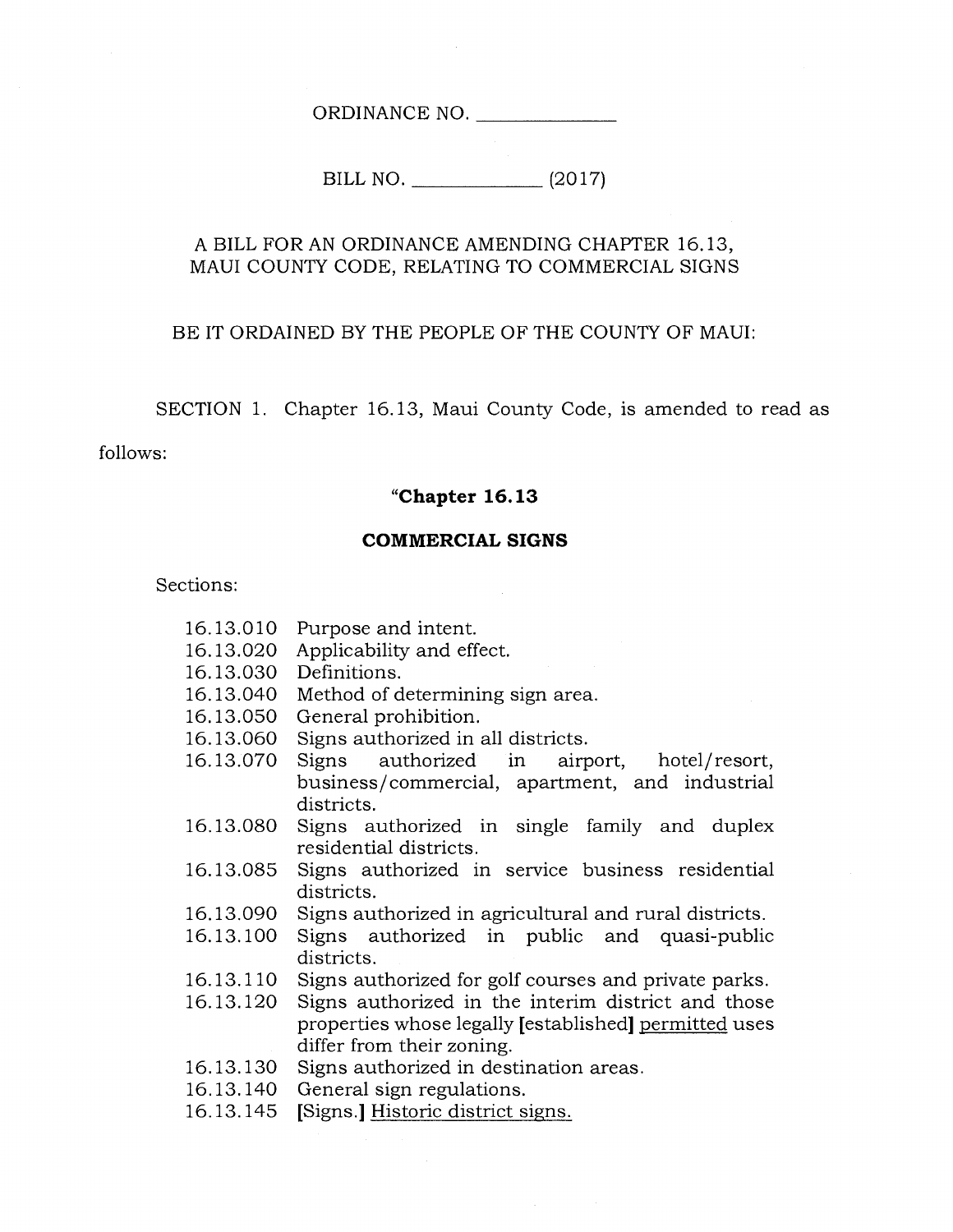- 16.13.150 Prohibited signs.
- 16.13.160 Sign permit procedure.
- 16.13.170 Variances.
- 16.13.180 Appeals.
- 16.13.190 Time limit on sign permits.
- 16.13.200 Transfers of sign permits.
- 16.13.210 Removal of unsafe signs.
- 16.13.220 Nonconforming signs.
- 16.13.230 Violation and penalty.
- 16.13.240 Landscape planting and beautification revolving fund.
- 16.13.250 Rule making authority.

**16.13.010 Purpose and intent.** The council finds: A. That the people of Maui County have a primary interest in controlling the erection, location, and maintenance of signs in a manner designed to protect the public health[,] and safety[, and morals], and to promote the public welfare while providing a method of effective advertising.

B. That there is a marked increase in the number, type, and size of commercial signs advertising business activities.

C. That the increased number, type, and size of such signs, coupled with the increased use of motor vehicles, make it imperative that the public streets and highways be kept free from signs which distract motorists' attention from driving and which detract from signs promoting traffic safety.

D. That the indiscriminate erection, location, illumination, [coloring,] and size of signs constitute a significant contributing factor in increasing the number of traffic accidents on the public streets and highways.

E. That the construction, erection, and maintenance of large signs suspended from, or placed on top of buildings, walls, or other structures, constitutes a direct danger to pedestrian traffic below such signs, especially during periods when winds of high velocity are prevalent.

F. That the size and location of such signs may, if uncontrolled, constitute an obstacle to effective fire fighting techniques.

G. That the people of Maui County have a primary interest in preserving the quality of life in the County by retaining the natural beauty of landscape, view, and attractive surroundings of the County.

H. That such unique aesthetic qualities of the County also constitute an attraction for visitors and that a major source of income and revenue of the people of the County is derived from the visitor industry.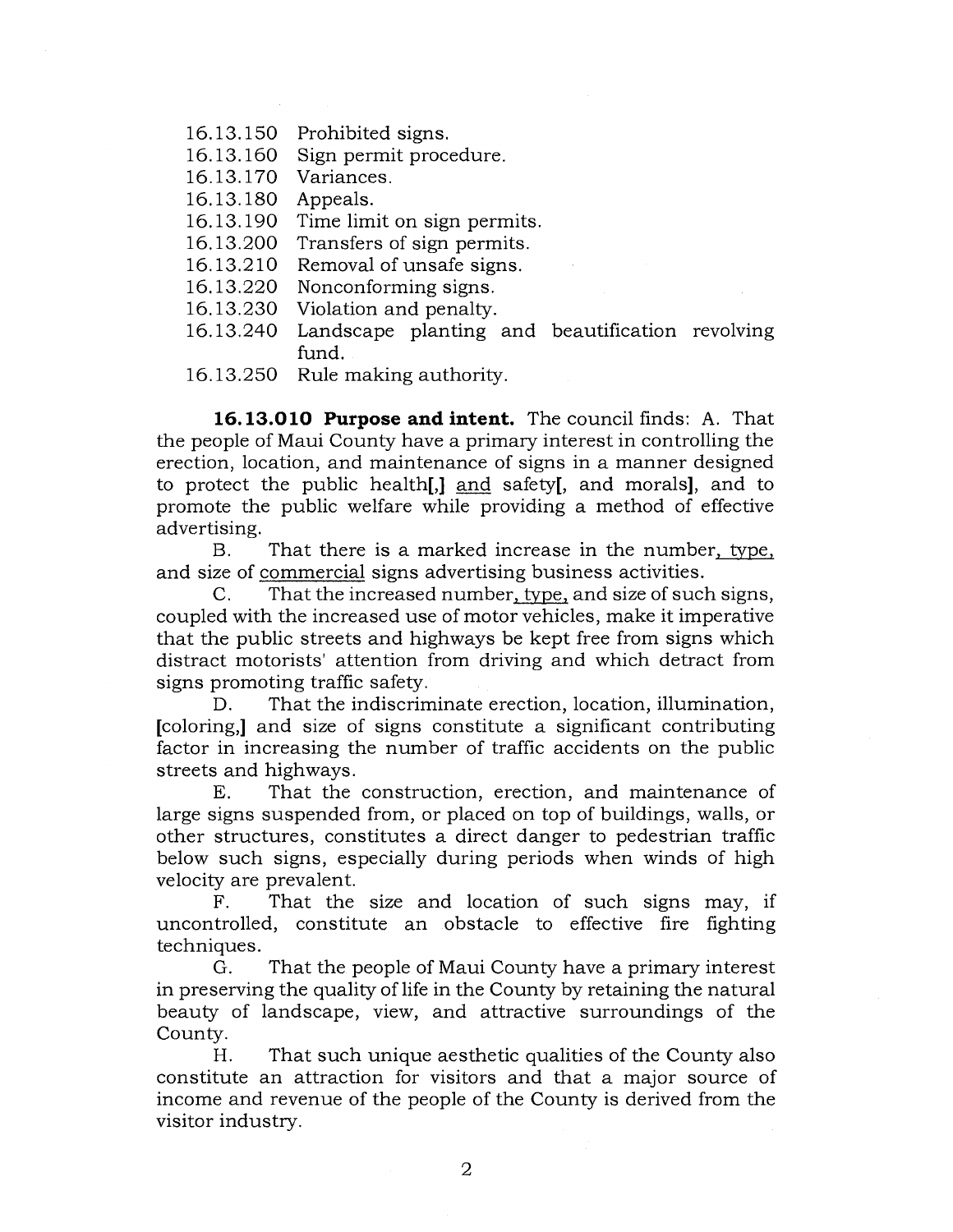I. That the indiscriminate erection and maintenance of large signs seriously detract from the enjoyment and pleasure of the natural scenic beauty of the County which in turn has a detrimental effect on the visitor industry and thereby the economic well-being of the County.

J. That it is necessary for the promotion and preservation of the public health, safety, and welfare of the people of the County that the erection, construction, location, and maintenance of signs be regulated and controlled.

K. That signs in historic district no. 1 and historic district no. 2, as established by chapter 19.50 of this code, be regulated by the Maui County cultural resources commission in order to ensure that such signs maintain the historic character and integrity of the districts.

This chapter regulates commercial signs that are not regulated by chapter 16.12A of this code. The content, message, or viewpoint of any sign shall not be regulated.

**16.13.020 Applicability and effect.** A. This chapter shall apply only to non-governmental signs that display messages related to the use of, products sold on, or the sale or lease of, the property on which they are displayed and that are located on private property.

B. This chapter shall not apply to historic districts created by chapter 19.50 of this code, except for section 16.13.145, which shall apply to historic district no. 1 and historic district no. 2. This chapter shall not apply to lands administered by the department of Hawaiian home lands, or land designated as conservation by the State.

C. The provisions of this chapter are not exclusive, and more restrictive requirements imposed pursuant to other laws shall apply, such as sign regulations pertaining to business country town districts, Wailuku redevelopment area, or other areas with adopted design guidelines, and prohibitions or restrictions set forth in land use approvals.

D. No sign permit issued under this chapter shall be deemed to constitute permission or authorization to maintain an unlawful sign, nor shall any sign permit constitute a defense to enforcement.

**16.13.030 Definitions.** Unless otherwise expressly stated, whenever used in this chapter the following terms shall be taken to have the following meanings:

"Applicant" means the owner of real property, or a person or entity who has written permission from the property owner to conduct a legal activity on the owner's property, on which a sign is being placed.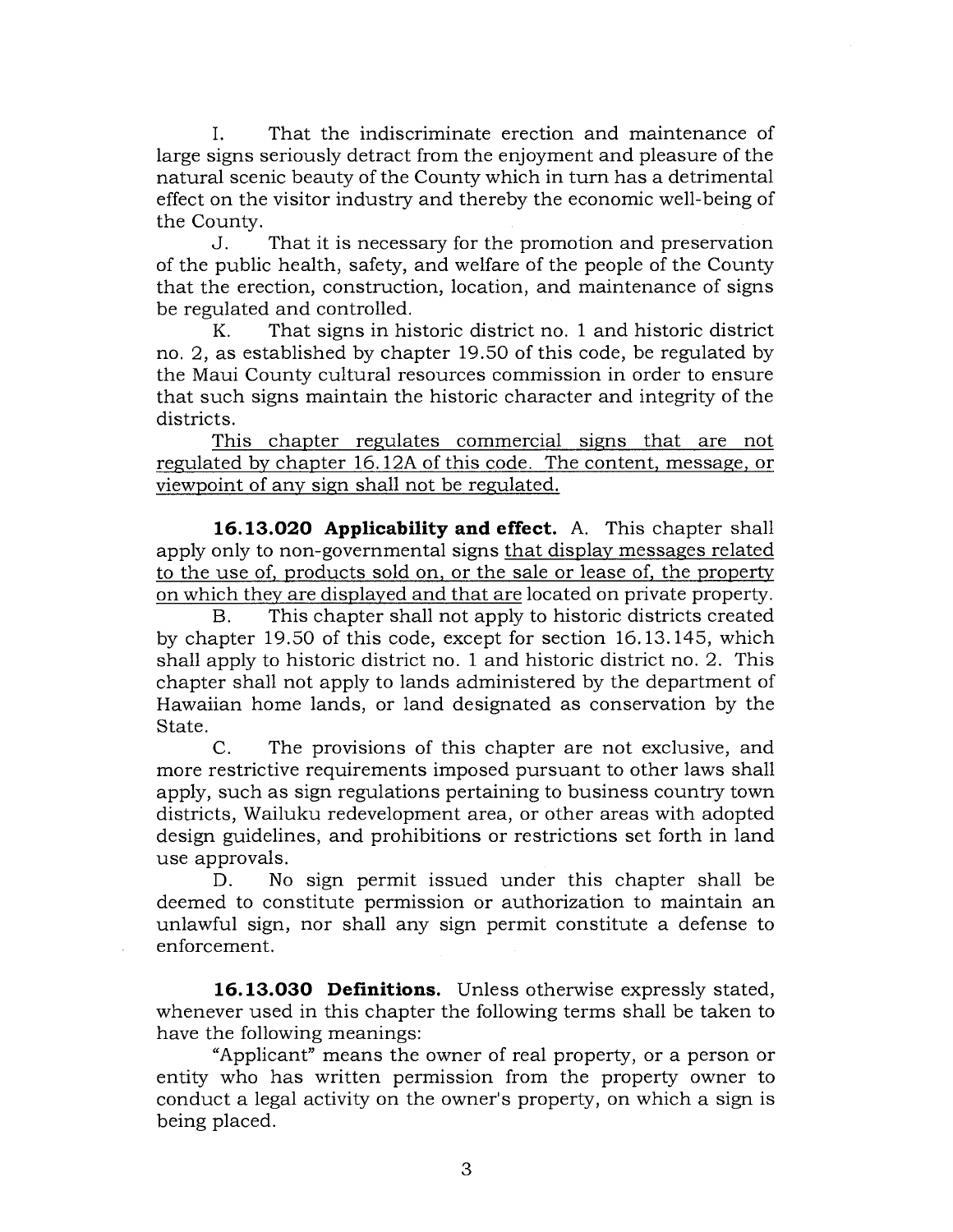"Awning sign" means a sign that is part of or attached to an awning, canopy, or other structural protective cover over a door, entrance, window, or outdoor service area.

"Banner" means a sign of lightweight fabric or similar material.

"Board" means the urban design review board of the County of Maui, as established by the Maui County Code.

"Board of variances and appeals" means the board of variances and appeals of the County of Maui as established by the [Maui County Charter.] revised Charter of the County of Maui (1983), as amended.

"Building frontage" means the length of a building side facing an adjacent street, rounded to the nearest foot.

"Building identification sign" means a sign identifying the name of the multi-tenant building to which the sign is attached without any other commercial messages.

"Building setback" means the distance from the building to the street property line, perpendicular to the building frontage, rounded to the nearest foot.

"Business establishment" means a person or other entity renting, leasing, or owning a building or unit in a building being used for commercial or nonprofit purposes [with a general excise tax license.] , but not including governmental purposes.

"Business frontage" means the widest length, from demising wall to demising wall, of the front of a building unit occupied by a business establishment, rounded to the nearest foot.

"Business identification sign" means a sign identifying the attached business establishment and which may include other commercial messages.

"Commercial message" means any wording, logo, or other representation that, directly or indirectly, names or advertises a business, [nongovernmental] or nonprofit organization, product, service, or other [commercial] activity[.] , but not including governmental activity.

"Commission" means the Maui County cultural resources commission.

"Construction project sign" means a temporary sign which is erected on land where construction is occurring pursuant to a valid building permit, and which informs the public about the project being constructed.

"Department" means the department of planning of the County of Maui.

"Destination area" means one of the planned resort destination or project district areas of Kaanapali, Kapalua, Makena, and Wailea, which is intended as a major tourist destination area, consistent with the general and community plans.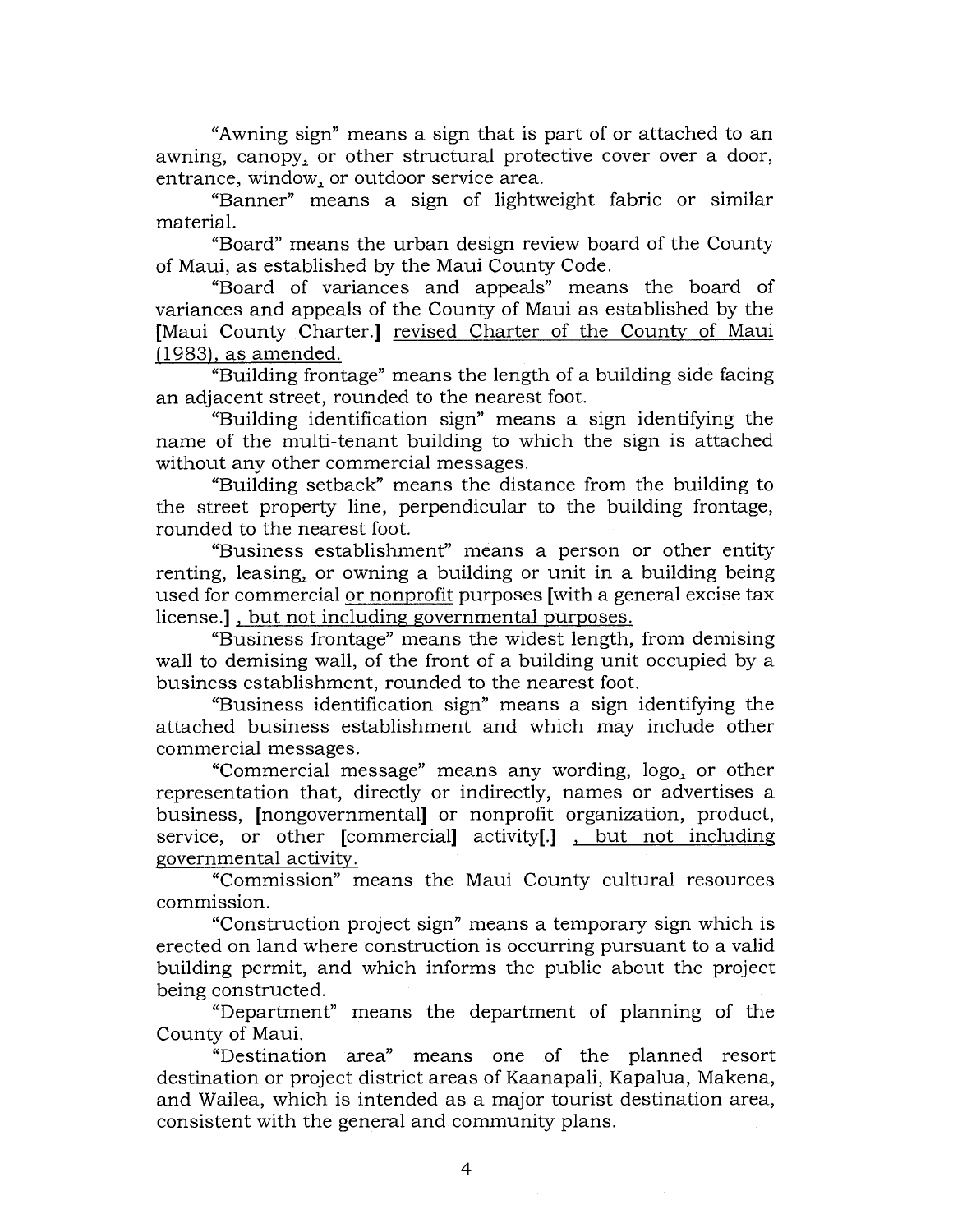"Direct illumination sign" means a sign which is illuminated internally or backlit such that an artificial light source shines outward, away from the sign.

"Directional sign" means a sign which [contains no commercial message but] is intended to guide vehicular and/or pedestrian traffic within a lot or destination area. [Except within destination areas,] Directional signs may identify business establishments [may be identified.] but shall not contain any other commercial message.

"Director" means the director of the department of planning of the County of Maui or the director's authorized representative.

"Directory sign" means a sign which lists the names of the business establishments located on [the] a multi-tenant property.

"Drive-through sign" means a sign intended only for patrons using a drive-through lane at a business establishment, such as fast-food restaurants, pharmacies, gasoline stations, and car washes. Drive-through signs shall be located on the interior of the site and positioned and shielded to minimize visibility from public rights-of-way and adjacent properties.

"Ground sign" means a free standing, self supported, nonmoveable, permanent structure erected or supported securely from the ground containing one or more sign faces. Ground signs do not count toward any sign allowance for the building, business, or lot. A maximum of one ground sign is allowed per lot frontage. Except for real estate, directory, and drive-through signs, which are limited in size by this chapter, ground signs shall be no greater than sixteen square feet on lots with frontages no greater than one hundred feet and shall be no greater than thirty-two square feet on lots with frontages greater than one hundred feet.

"Hanging sign" means a sign which hangs down from and is supported by or attached to the underside of an awning, canopy, or marquee, or a sign hung from an arm attached to a building or structure.

"Illuminated sign" means a sign which is illuminated from an artificial source either directly or indirectly.

"Information sign" means a sign identifying[:] a product or service available within a business establishment[;], whether a business establishment is open or closed[;], [or] store hours, conditions of sale, or acceptable methods of payment.

"Indirect illumination sign" means a sign that is illuminated by an artificial light source shining toward and on to the sign.

"Lot" means a parcel of land as defined in [title 19,] chapter 19.04[, Maui County Code,] of this code provided that parcels shall be considered one lot if developed or used as a single project, including but not limited to shopping centers, apartments, office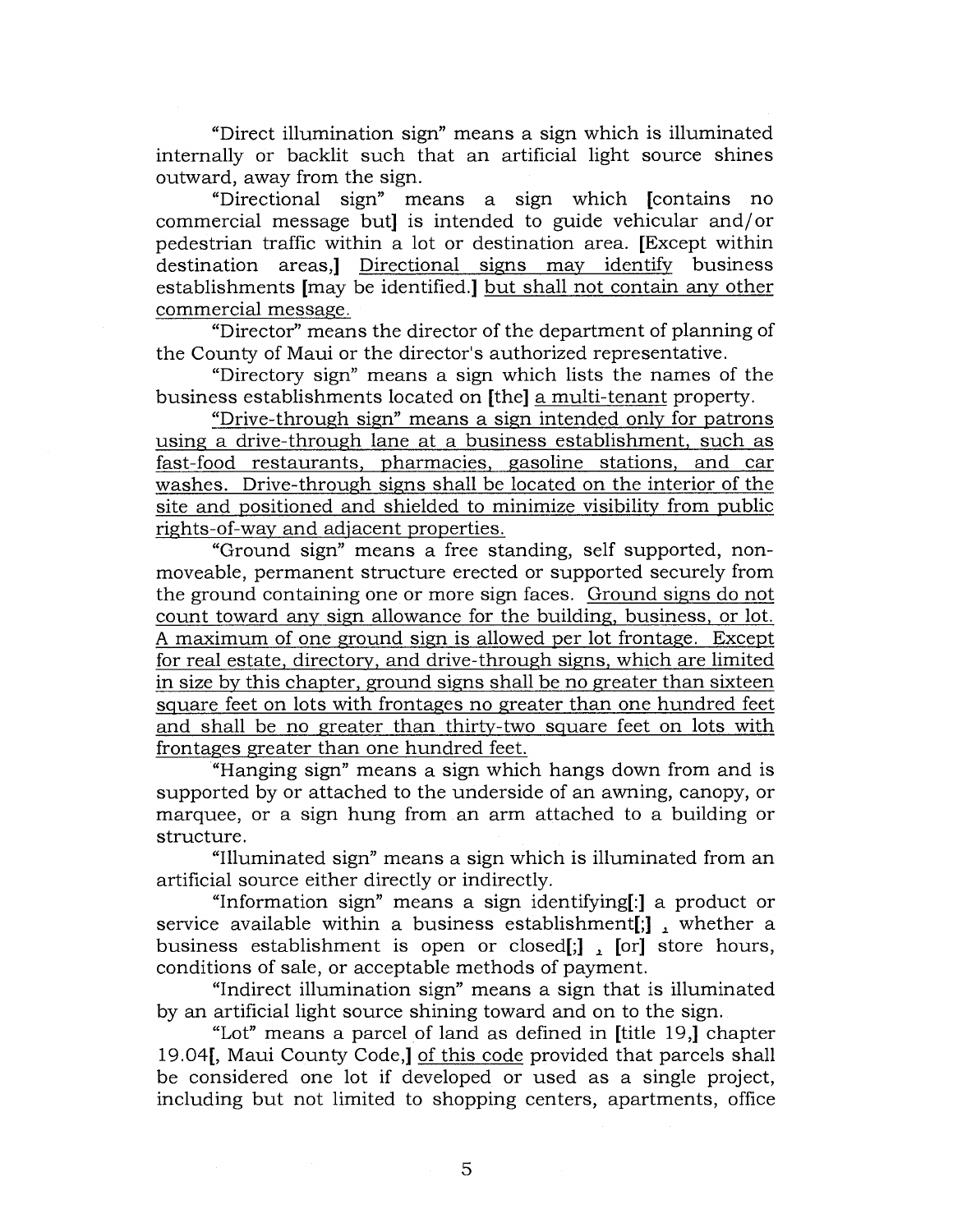buildings, hotels, industrial yards, warehouse facilities, schools, churches, and hospitals.

"Lot frontage" means the length of the side of a lot facing an adjacent street, rounded to the nearest foot.

"Non-profit entity" means an entity which complies with section 501(c) of the Internal Revenue Code and any other requirements under federal, [state] State, and County law regulating the conduct of charitable or nonprofit organizations.

"Portable sign" means a sign designed to be movable, rather than being permanently affixed to real property.

["Projecting sign" means a sign installed at an angle of more than thirty degrees from the side of a building.]

"Project notice sign" means a sign required by a government agency to notify the general public of a proposed land use permit or change in zoning to occur on the subject property.

"Projecting sign" means a sign installed at an angle of more than thirty degrees from the side of a building.

"Promotional sign" means a temporary sign advertising a special event and having a limited duration, including but not limited to banners.

"Public right-of-way" means property the public has a right to enter.

"Real estate sign" means a temporary sign erected on real property while offers are being solicited for the rent, lease, or sale of the real property.

"Repair and maintenance" means the keeping of a sign in good condition.

"Roof sign" means a sign erected or constructed as an integral or essentially integral part of a normal roof structure of any design.

"Sign" means a device, fixture, placard, structure, or direct application on real property, either outside a building or inside within three feet of a window or door, which is clearly visible from a public right-of-way or adjacent property, that uses any [color,] form, graphic, logo, illumination, symbol, or commercial messages to advertise, announce the purpose of, or identify the purpose of a person or entity or to communicate commercial information of any kind to the public; provided the term shall not include window displays, scoreboards, gravestones, commemorative plaques, government signs, automobile bumper stickers,\_ or signs held or worn by an individual.

"Wall sign" means a sign attached parallel to, but within six inches of a wall, painted on the surface of a wall, or erected and confined within the limits of a wall of any building or structure, which is supported by such wall or building, and which displays only one sign surface.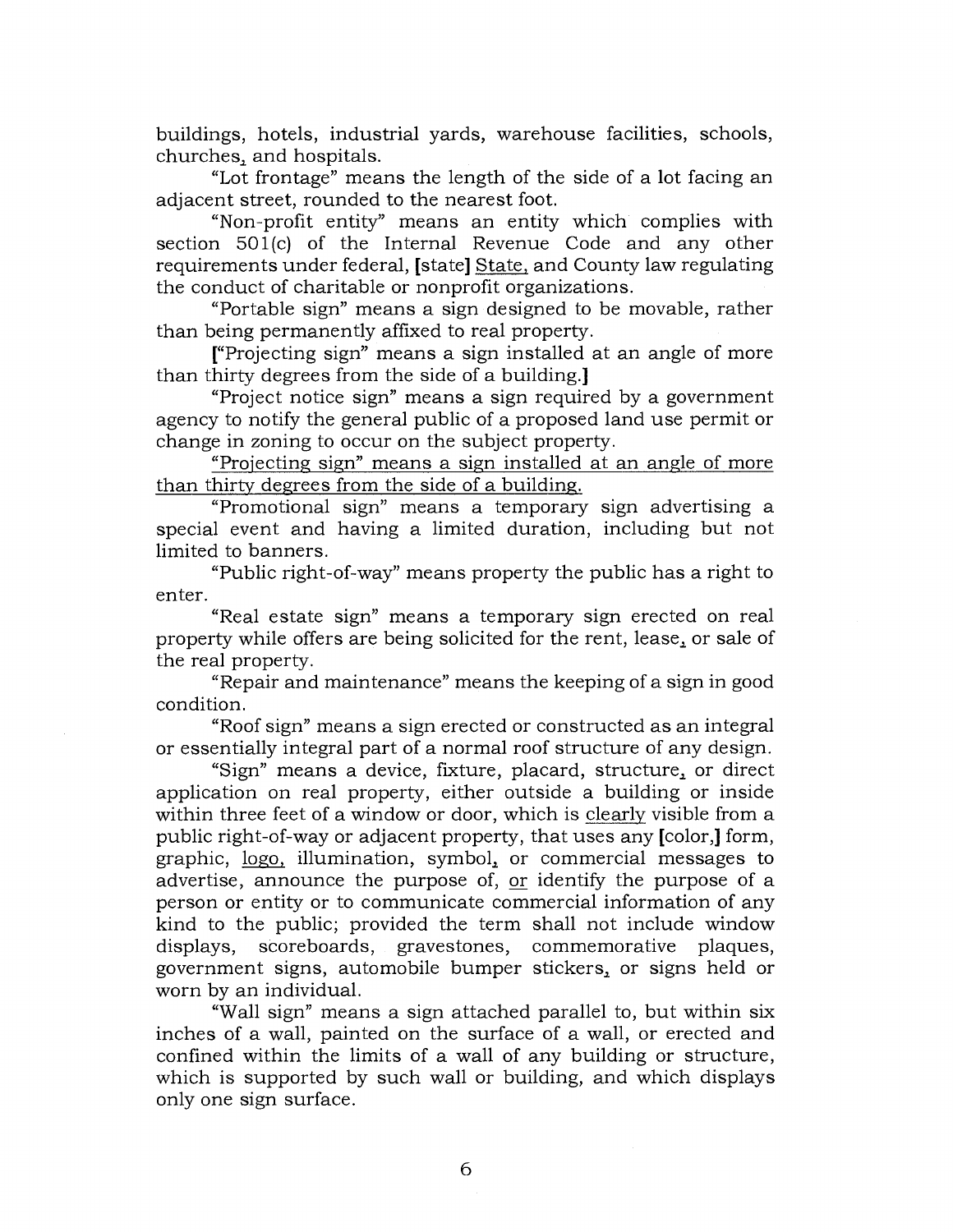"Wind sign" means a sign made of lightweight fabric or similar material that is mounted to a pole or other fixed support at one side of the fabric or material and is designed to move in or with the wind and is attached as a ground or projecting sign but does not include government flags. Wind signs shall be no larger than twelve square feet for each building or lot, or four square feet per business establishment, whichever is greater.

"Window display" means the display of any merchandise for sale on the premises within a window.

"Window sign" means a sign that is placed on the outside of a window or inside within three feet of a window, occupies no more than fifty percent of available window area, and [which] is visible from a public right-of-way. Window signs do not count toward any sign allowance for the building, business, or lot.

**16.13.040 Method of determining sign area.** A. The sign area shall consist of the entire surface area including any plate, frame, outline, or trim. Circular shape to be determined by formula: 3.14 (pi)  $\times$  radius  $\times$  radius = circular shape area.

Elliptical shape to be determined by formula:  $3.14$  (pi)  $\times$ radius (short axis)  $\times$  radius (long axis) = elliptical shape area.

B. When a sign consists of letters, words, or graphics intended to be viewed as a whole, the sign area shall be the combined area of up to three abutting squares, rectangles, circles, or elliptical shapes, within which the entire letters, words, and graphics can fit.

C. For multi-faced signs, the perimeter of the measurable area shall be the outline of the sign when viewed from its largest side.

D. The perimeter of measurable area shall not include structures required for its support.

**16.13.050 General prohibition.** All signs not specifically authorized by this chapter are prohibited.

| Sign Type or<br><b>Purpose</b> | Quantity                                              | Maximum<br><b>Size</b><br>(square<br>feet)                                   | [Possible]<br>Physical<br>Kinds or<br>Locations | Other<br>Regulations                                                                            | Permit<br>Required |
|--------------------------------|-------------------------------------------------------|------------------------------------------------------------------------------|-------------------------------------------------|-------------------------------------------------------------------------------------------------|--------------------|
| Construction<br>project        | 1 per lot,<br>building,<br>or<br>business<br>frontage | 32 square<br>feet for<br>ground or<br>wall; 16<br>square feet<br>for hanging | Ground,<br>wall,<br>hanging, or<br>projecting   | Only while<br>valid building,<br>grading, or<br>subdivision<br>construction<br>permit in effect | No                 |

**16.13.060 Signs authorized in all districts.**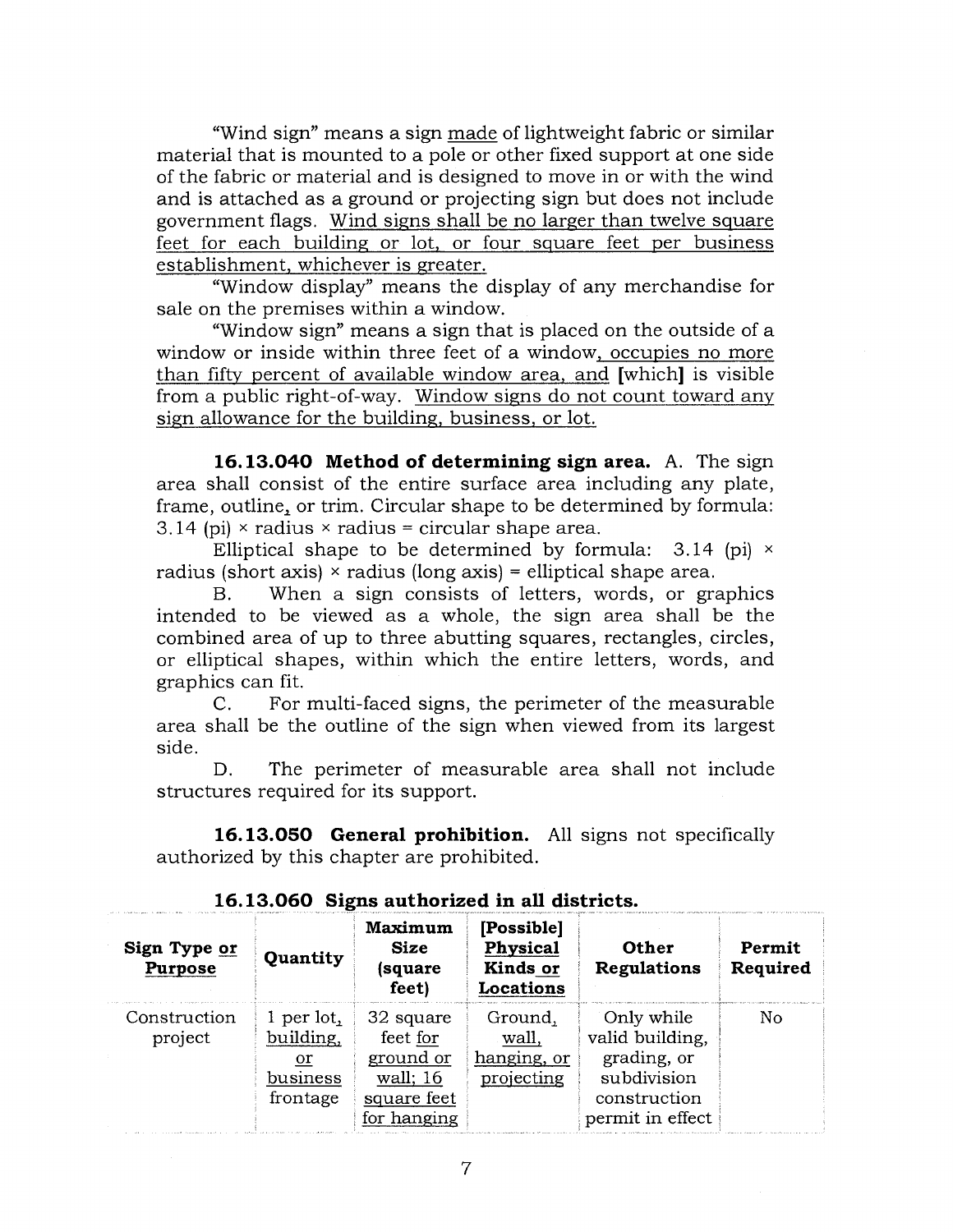|                            |                                                       | or<br>projecting                                                                                      |                                                                | and for 14 days<br>thereafter                                                                                                                                                                        |    |
|----------------------------|-------------------------------------------------------|-------------------------------------------------------------------------------------------------------|----------------------------------------------------------------|------------------------------------------------------------------------------------------------------------------------------------------------------------------------------------------------------|----|
| Real estate                | 1 per lot,<br>building,<br>or<br>business<br>frontage | 9 square<br>feet                                                                                      | Ground,<br>wall, wind,<br>hanging,<br>projecting.<br>or window | [4 feet max.<br>height above<br>grade;] Only<br>while offers<br>being solicited<br>for rent, lease,<br>or sale of<br>property on<br>which sign is<br>located and for<br>$[10]$ 14 days<br>thereafter | No |
| Directional                | N/A                                                   | Per<br>business:<br>12 square<br>feet<br>destination<br>areas; 8<br>square feet<br>other<br>districts | Ground,<br>wall,<br>[window,]<br>hanging, or<br>projecting     | No commercial<br>messages other<br>than<br>identifying a<br>business<br>establishment                                                                                                                | No |
| Project [Notice]<br>notice | N/A                                                   | 32 square<br>feet                                                                                     | Ground or<br>wall                                              | As prescribed<br>by county or<br>state notice<br>requirements                                                                                                                                        | No |

# **16.13.070 Signs authorized in airport, hotel/resort, business/commercial, apartment, and industrial districts.**

| Sign Type or<br><b>Purpose</b>                 | Quantity                                                  | <b>Maximum Size</b><br>(square feet)                                                   | [Possible]<br>Physical<br>Kinds or<br>Locations                                         | <b>Other</b><br>Regulations                     | Permit<br>Required                                         |
|------------------------------------------------|-----------------------------------------------------------|----------------------------------------------------------------------------------------|-----------------------------------------------------------------------------------------|-------------------------------------------------|------------------------------------------------------------|
| Building<br>[Identification]<br>identification | 1 per building<br>frontage                                | See chart below;<br>16 square feet if<br>projecting or<br>hanging                      | Wall,<br>window*,<br>awning,<br>ground*,<br>hanging,<br>projecting,<br>wind, or<br>roof | Must be a<br>multi-tenant<br>building           | Yes, if<br>sign is<br>greater<br>than 12<br>square<br>feet |
| <b>Business</b><br>identification              | $[1]$ 2 per<br>business<br>frontage; 1<br>additional sign | See chart below[;]<br>for total combined<br>size of all signs per<br>exterior building | Wall,<br>window*,<br>awning,<br>ground*,                                                | May be<br>projecting if<br>business<br>unit has | Yes, if<br>any one<br>sign is<br>greater                   |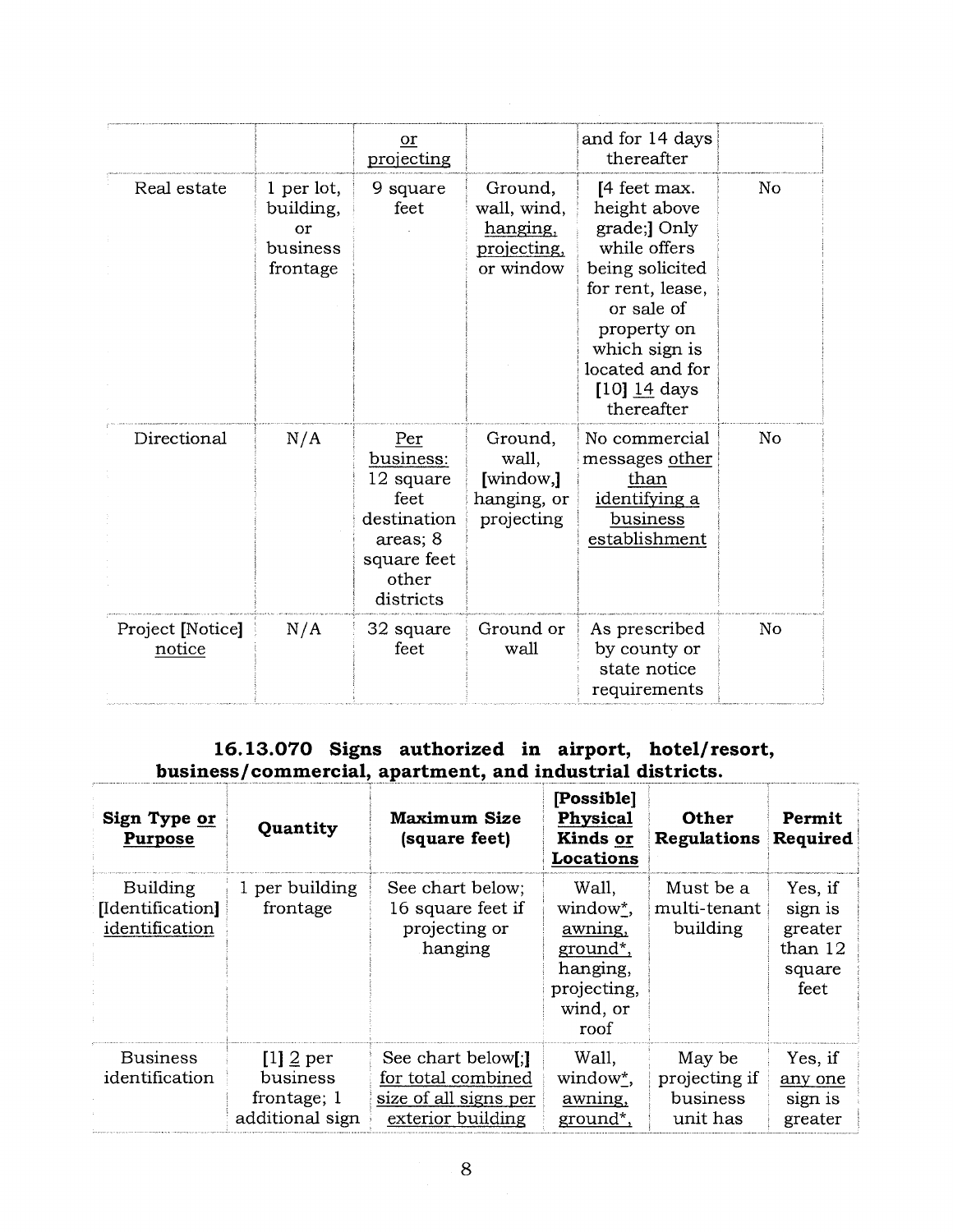|                       | may be<br>permitted if<br>business is<br>[directly]<br>adjacent to<br>more than one<br>street                                                                                   | side; 16 square feet<br>if projecting or<br>hanging                                                                                                                      | hanging,<br>projecting,<br>wind,<br>banner, or<br>roof                                                        | entrance on<br>ground floor;<br>Must be<br>attached to<br>unit if multi-<br>story<br>building                                                                                           | than 12<br>square<br>feet |
|-----------------------|---------------------------------------------------------------------------------------------------------------------------------------------------------------------------------|--------------------------------------------------------------------------------------------------------------------------------------------------------------------------|---------------------------------------------------------------------------------------------------------------|-----------------------------------------------------------------------------------------------------------------------------------------------------------------------------------------|---------------------------|
| Promotional           | 1 per business<br>establishment;<br>1 additional<br>sign may be<br>permitted if<br>business is<br>directly<br>adjacent to<br>more than one<br>street; 6 times<br>per year limit | 12 square feet<br>combined for<br>business/building<br>frontage less than<br>40 feet; 36 square<br>feet combined for<br>business/building<br>frontage 40 feet or<br>more | Banner,<br>wall, wind,<br>window*,<br>or ground*<br>if attached<br>to a<br>permanent<br>frame or<br>structure | Shall not be<br>erected more<br>than 7 days<br>before event<br>and shall be<br>removed 1<br>day after<br>event, but in<br>no case shall<br>it be erected<br>for more<br>than 14<br>days | Yes                       |
| [Window]              | [N/A]                                                                                                                                                                           | [50% of available<br>window areal                                                                                                                                        | [N/A]                                                                                                         | [N/A]                                                                                                                                                                                   | [No]                      |
| Information           | N/A                                                                                                                                                                             | 10 square feet<br>combined per<br>business                                                                                                                               | Wall                                                                                                          | N/A                                                                                                                                                                                     | No                        |
| [Ground]<br>Directory | $1$ per [lot<br>frontage] multi-<br>tenant building                                                                                                                             | 16 square feet [for<br>lot frontage up to<br>100 feet; 32 square<br>feet for lot frontage<br>over 100 feet]                                                              | $[N/A]$ Wall,<br>ground*<br>hanging, or<br>projecting                                                         | [May be a<br>directory<br>sign] Must<br>be a multi-<br>tenant<br>building                                                                                                               | Yes                       |
| [Wind]                | [N/A]                                                                                                                                                                           | [12 square feet for<br>each building or lot<br>or 4 square feet per<br>establishment,<br>whichever is<br>greater]                                                        | [N/A]                                                                                                         | [N/A]                                                                                                                                                                                   | [No]                      |
| Drive-through         | N/A                                                                                                                                                                             | 48 square feet total<br>combined size for<br>all signs per drive-<br>through lane,<br>including any<br>component that<br>communicates<br>commercial                      | Wall,<br>hanging,<br>ground,<br>projecting                                                                    | Shall be<br>posted along<br>or above the<br>drive-<br>through lane                                                                                                                      | $\underline{\mathrm{No}}$ |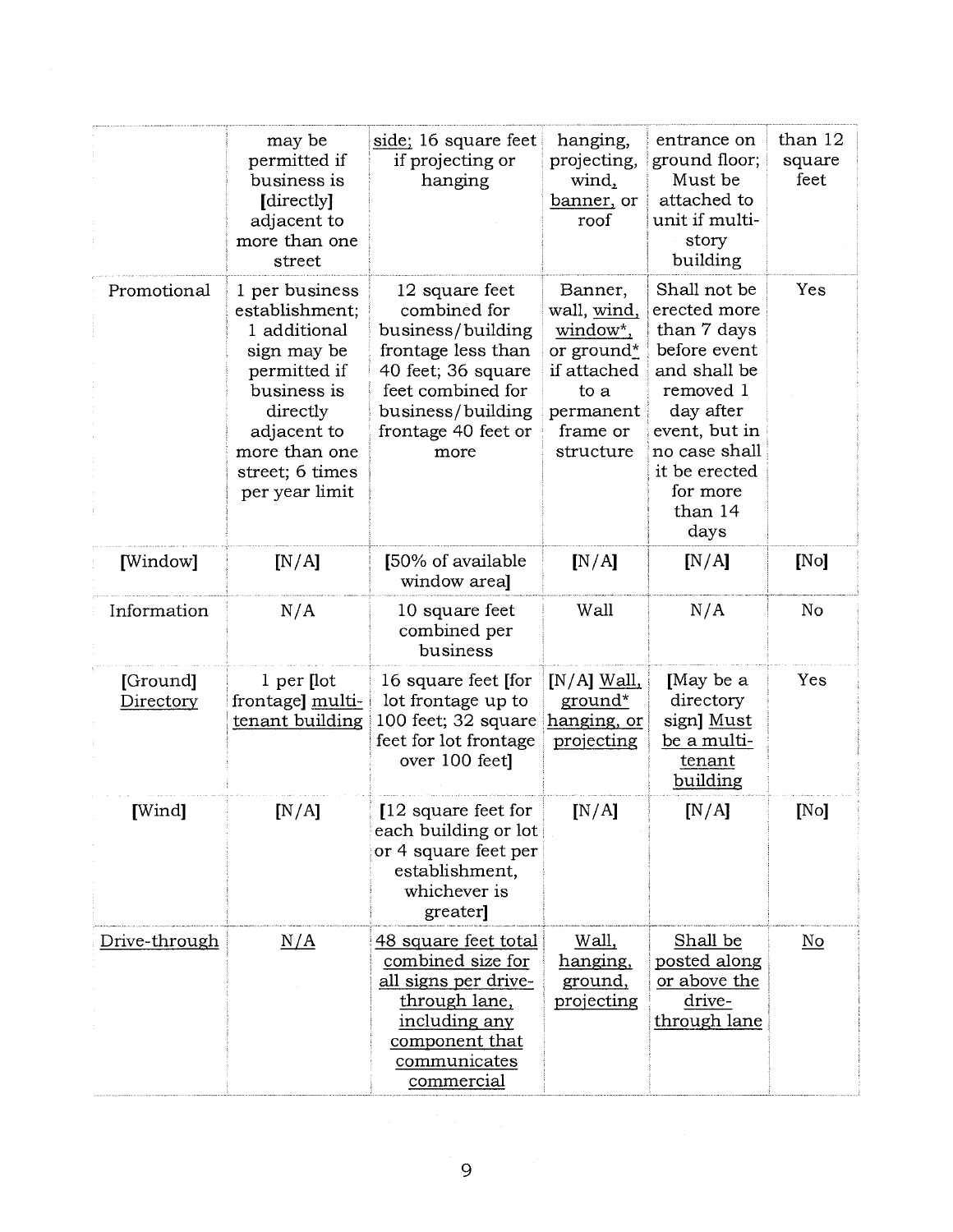| information such<br>as logos                                                            |  |  |  |  |  |  |
|-----------------------------------------------------------------------------------------|--|--|--|--|--|--|
| *Ground signs and window signs that serve as business identification signs, building    |  |  |  |  |  |  |
| identification signs, promotional signs, or directory signs shall not be counted in the |  |  |  |  |  |  |
| quantity limits herein.                                                                 |  |  |  |  |  |  |

## **BUILDING IDENTIFICATION AND BUSINESS IDENTIFICATION SIGN SIZES**

A sign permit is required for all signs greater than twelve square feet in size. The maximum size area allowed is as follows:

| Building setback: Less than 25 feet                                |                                                                  |  |  |  |  |  |
|--------------------------------------------------------------------|------------------------------------------------------------------|--|--|--|--|--|
| Building/business frontage (feet): Maximum sign area (square feet) |                                                                  |  |  |  |  |  |
| 49 or less                                                         | 24                                                               |  |  |  |  |  |
| $50 - 59$                                                          | 27                                                               |  |  |  |  |  |
| $60 - 69$                                                          | 30                                                               |  |  |  |  |  |
| 70 or more                                                         | 33                                                               |  |  |  |  |  |
| Building setback: 25 feet-99 feet                                  |                                                                  |  |  |  |  |  |
| Building/business frontage (feet): Maximum sign area (square feet) |                                                                  |  |  |  |  |  |
| 39 or less                                                         | 24                                                               |  |  |  |  |  |
| $40 - 49$                                                          | 32                                                               |  |  |  |  |  |
| $50 - 59$                                                          | 36                                                               |  |  |  |  |  |
| $60 - 69$                                                          | 40                                                               |  |  |  |  |  |
| 70—79                                                              | 44                                                               |  |  |  |  |  |
| 80 or more                                                         | 48                                                               |  |  |  |  |  |
| Building setback: 100 feet or more                                 |                                                                  |  |  |  |  |  |
| Building/business frontage (feet): Maximum sign area (square feet) |                                                                  |  |  |  |  |  |
| 39 or less                                                         | 24                                                               |  |  |  |  |  |
| $40 - 49$                                                          | 40                                                               |  |  |  |  |  |
| $50 - 59$                                                          | 45                                                               |  |  |  |  |  |
| $60 - 69$                                                          | 50                                                               |  |  |  |  |  |
| 70—79                                                              | 55                                                               |  |  |  |  |  |
| [80 or more] $80 - 99$                                             | 64                                                               |  |  |  |  |  |
| 100 or more                                                        | 10% of area of building façade,<br>not to exceed 200 square feet |  |  |  |  |  |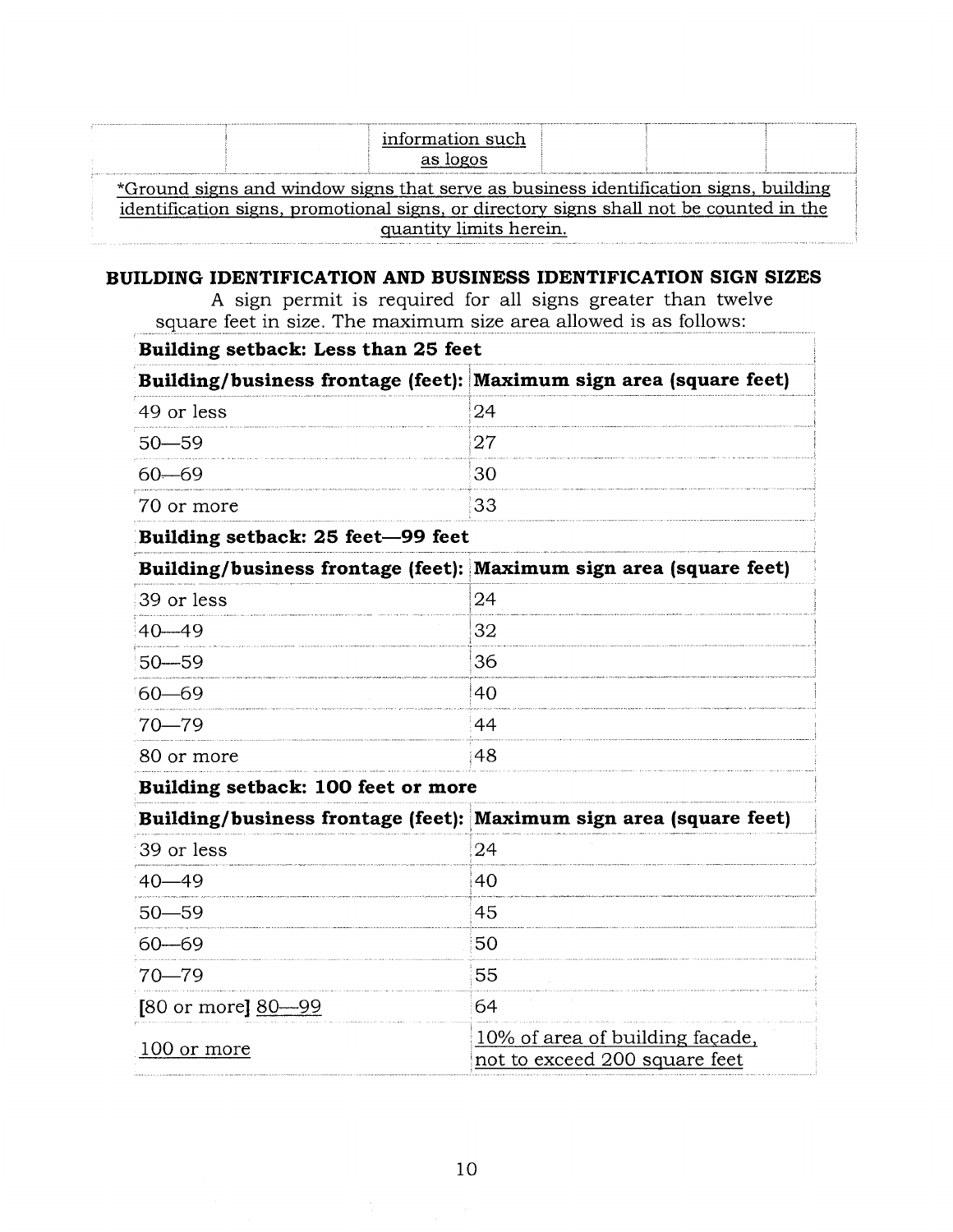## **16.13.080 Signs authorized in single family and duplex residential districts.**

| <b>Sign Location</b><br>or Type                                                                               | Quantity                                                                                         | Maximum<br>Size (square<br>feet)    | <b>Other</b><br><b>Regulations</b>                                     | Permit<br>Required       |
|---------------------------------------------------------------------------------------------------------------|--------------------------------------------------------------------------------------------------|-------------------------------------|------------------------------------------------------------------------|--------------------------|
| Ground                                                                                                        | $[1]$ 2 per<br>subdivision or<br>planned<br>development<br>located at the<br>primary<br>entrance | 32 square<br>feet total<br>combined | Shall only<br>identify the<br>subdivision or<br>planned<br>development | No                       |
| <b>Building</b><br>identification,<br>business<br>identification,<br>ground,<br>information or<br>promotional | See section<br>16.13.070                                                                         | See section<br>16.13.070            | Must be a<br>legally<br>permitted<br>commercial<br>use                 | See section<br>16.13.070 |

### **business 16.13.085 Signs authorized in service residential districts.**

| Quantity                          |                   | Maximum Size  | Other                                                                              | Permit   |
|-----------------------------------|-------------------|---------------|------------------------------------------------------------------------------------|----------|
| Sign Type                         |                   | (square feet) | Regulations                                                                        | Required |
| <b>Business</b><br>identification | 1 per<br>business | 8 square feet | Must be a legally<br>permitted<br>commercial use;<br>non-illuminated<br>signs only | Nο       |

#### **16.13.090 Signs authorized in agricultural and rural districts.**

| <b>Sign Location or</b><br><b>Type</b> | Quantity                                                                                | Maximum<br><b>Size</b><br>(square<br>feet) | Other<br>Regulations                                                                                                                                                                  | <b>Permit Required</b> |
|----------------------------------------|-----------------------------------------------------------------------------------------|--------------------------------------------|---------------------------------------------------------------------------------------------------------------------------------------------------------------------------------------|------------------------|
| Ground                                 | 1 per lot or<br>group of<br>contiguous<br>lots owned or<br>leased by the<br>same entity | 10 square<br>feet                          | Must be a legally<br>established use;<br>only indirect<br>lighting from<br>shielded sources<br>shall be used;<br>internally-<br>illuminated,<br>back-lit, neon,<br>fluorescent, fiber | No                     |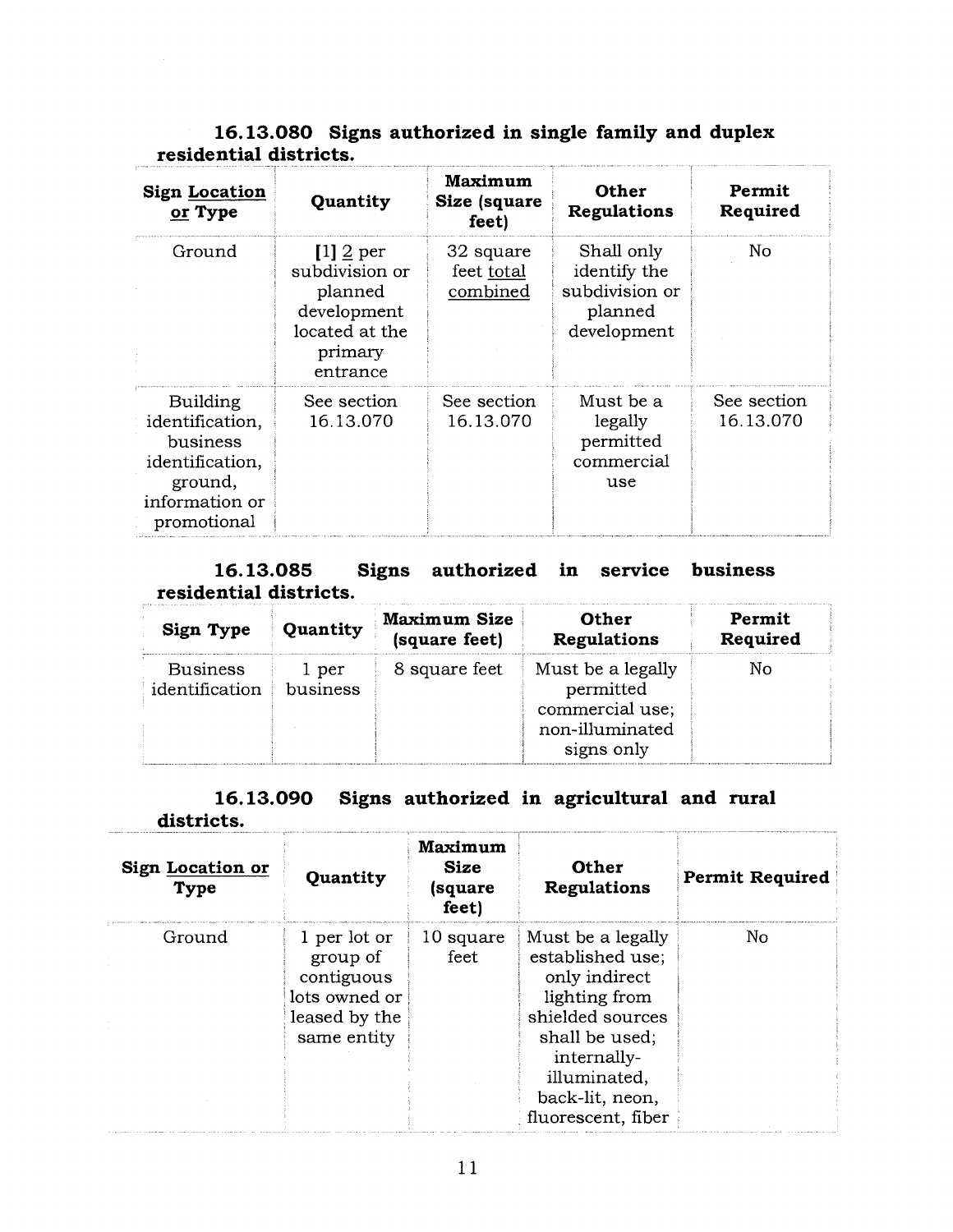|                                     |                                                                                                                                                 |                   | optic or other<br>similar lighting<br>shall be<br>prohibited; signs<br>shall be made of<br>natural or<br>natural-<br>appearing<br>materials only.                                                                                                                                                                                         |    |
|-------------------------------------|-------------------------------------------------------------------------------------------------------------------------------------------------|-------------------|-------------------------------------------------------------------------------------------------------------------------------------------------------------------------------------------------------------------------------------------------------------------------------------------------------------------------------------------|----|
| Building/business<br>identification | 1 per<br>building or<br>group of<br>buildings<br>owned or<br>leased by the<br>same entity<br>for the<br>purpose of<br>operating<br>one business | 12 square<br>feet | Must be a legally<br>established use;<br>only indirect<br>lighting from<br>shielded sources<br>shall be used;<br>internally-<br>illuminated, back<br>lit, neon,<br>fluorescent, fiber<br>optic or other<br>similar lighting<br>shall be<br>prohibited; signs<br>shall be made of<br>natural or<br>natural-<br>appearing<br>materials only | No |

## **16.13.100 Signs authorized in public and quasi-public districts.**

| Sign<br>Location or<br><b>Type</b> | Quantity                                       | Maximum<br>Size (square<br>feet)                                   | <b>Possible</b><br><b>Kinds</b>                        | <b>Other</b><br><b>Regulations</b>                                                                                       | Permit<br>[required]<br>Required |
|------------------------------------|------------------------------------------------|--------------------------------------------------------------------|--------------------------------------------------------|--------------------------------------------------------------------------------------------------------------------------|----------------------------------|
| Building<br>identification         | 1 per building<br>frontage                     | 16 square feet<br>if projecting; 8<br>square feet if<br>hanging    | Wall,<br>window,<br>hanging,<br>projecting,<br>or roof | Must be a<br>multi-tenant<br>building                                                                                    | N <sub>o</sub>                   |
| <b>Business</b><br>identification  | 1 per business<br>frontage with<br>an entrance | 12 square<br>feet; 8 square<br>feet if<br>projecting or<br>hanging | Wall,<br>window,<br>hanging,<br>projecting<br>or roof  | May be<br>projecting if<br>business unit<br>has entrance<br>on ground<br>floor; Must be<br>architecturally<br>compatible | No                               |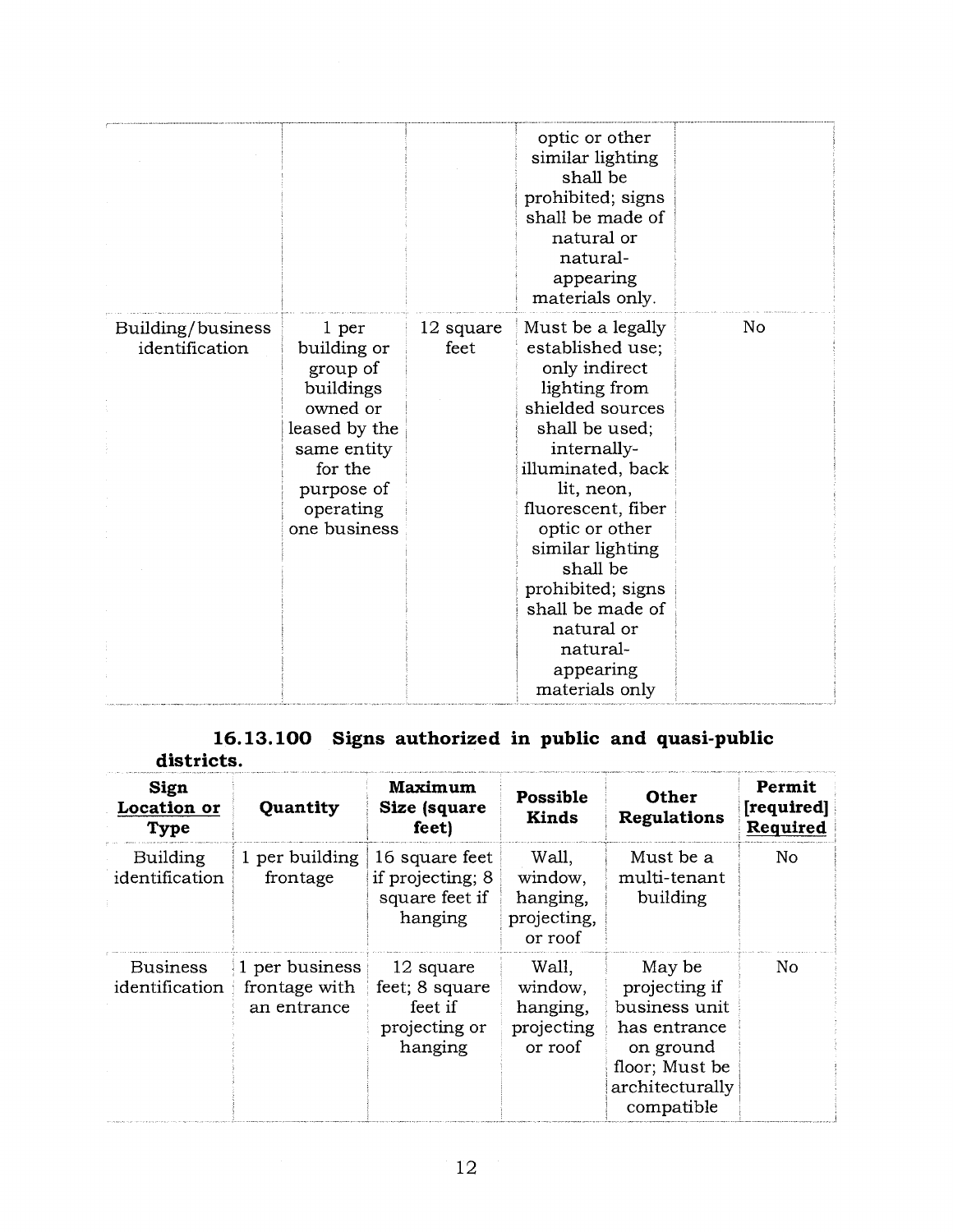|             |                                                               |                                                                                                                                                                       |                                         | with building<br>if multi-story<br>building; Must<br>be located on<br>entrance side<br>of a business                                                                                |     |
|-------------|---------------------------------------------------------------|-----------------------------------------------------------------------------------------------------------------------------------------------------------------------|-----------------------------------------|-------------------------------------------------------------------------------------------------------------------------------------------------------------------------------------|-----|
| Promotional | 1 per business<br>establishment;<br>6 times per<br>year limit | 12 square feet<br>for business/<br>building<br>frontage less<br>than 40 feet;<br>36 square feet<br>for business/<br>building<br>frontage 40<br>feet or more           | Banner,<br>wall,<br>ground or<br>window | Shall not be<br>erected more<br>than 7 days<br>before event<br>and shall be<br>removed 1 day<br>after event but<br>in no case<br>shall it be<br>erected for<br>more than 14<br>days | Yes |
| Information | N/A                                                           | 2 square feet<br>combined per<br>business<br>establishment<br>within multi-<br>tenant<br>building; 6<br>square feet<br>combined per<br>single<br>business<br>building | Wall or<br>window                       | N/A                                                                                                                                                                                 | No  |
| Ground      | 1 per lot<br>frontage                                         | 16 square feet                                                                                                                                                        | N/A                                     | May be a<br>directory sign                                                                                                                                                          | No  |

# **16.13.110 Signs authorized for golf courses and private**

| parks.                     |                               |                                          |                                                                                                                         |                                                           |
|----------------------------|-------------------------------|------------------------------------------|-------------------------------------------------------------------------------------------------------------------------|-----------------------------------------------------------|
| Sign Type                  | Quantity                      | Maximum<br><b>Size</b>                   | <b>Other Regulations</b>                                                                                                | <b>Permit Required</b>                                    |
| [Ground]                   | $\lceil$ per lot<br>frontage] | $\left[16 \text{ square}\right]$<br>feet | [N/A]                                                                                                                   | [No]                                                      |
| Business<br>identification | See<br>section<br>16.13.070   | See section<br>16.13.070                 | May be wall, awning,<br>ground, hanging,<br>projecting, or roof; see<br>section 16.13.070 for<br>additional regulations | Yes, if any one sign<br>is greater than 12<br>square feet |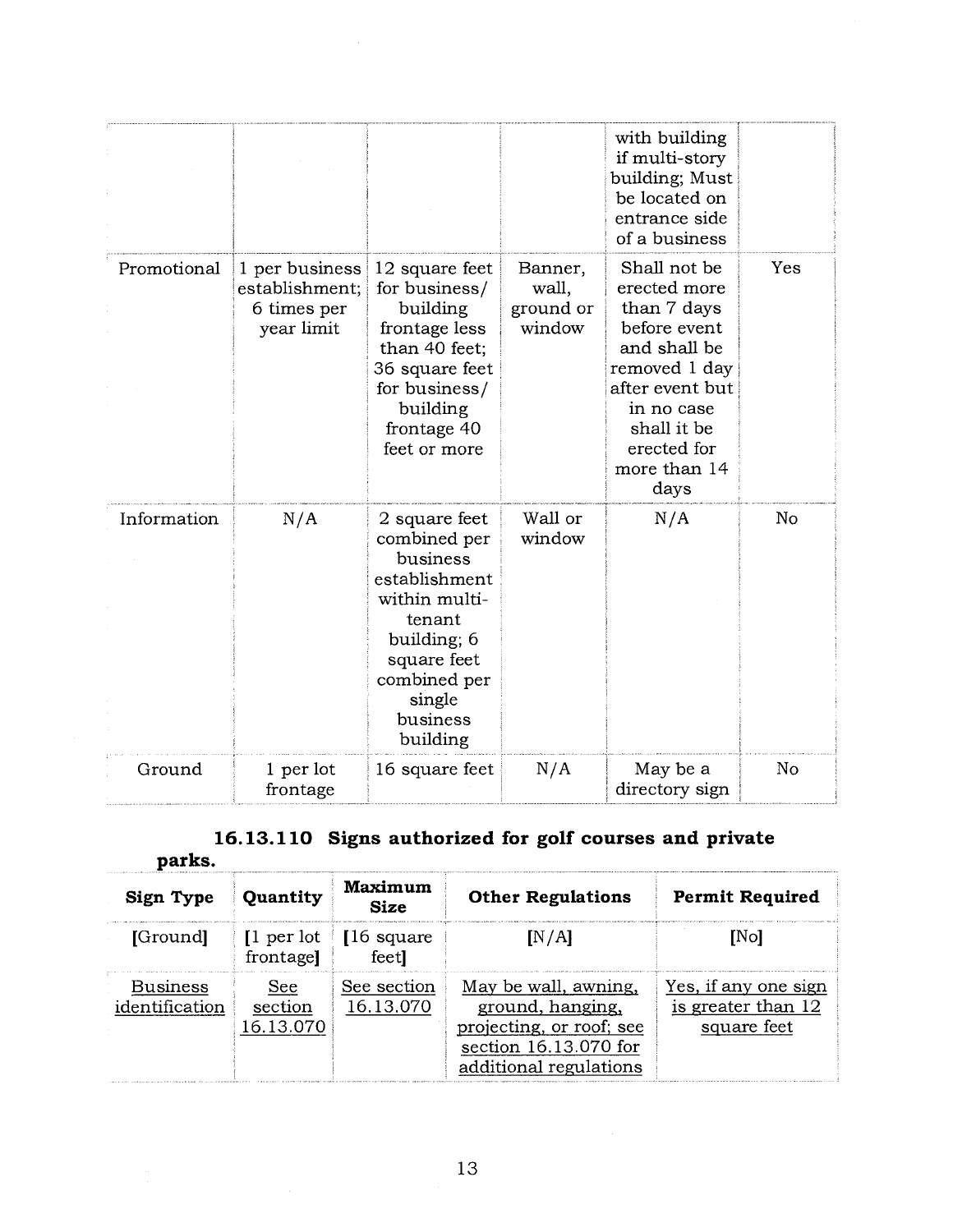| Promotional<br>N/A | Shall not be erected<br>36 square<br>feet total<br>more than 7 days<br>before event and shall<br>combined<br>be removed 1 day after<br>event but in no case<br>shall it be erected for<br>more than 14 days | Yes |
|--------------------|-------------------------------------------------------------------------------------------------------------------------------------------------------------------------------------------------------------|-----|
|--------------------|-------------------------------------------------------------------------------------------------------------------------------------------------------------------------------------------------------------|-----|

**16.13.120 Signs authorized in the interim district and those properties whose legally [established] permitted uses differ from their zoning.** Signs for uses legally [established] permitted within the interim district and those properties whose legally [established] permitted uses differ from their zoning shall be regulated as follows:

| Legally [established<br>type] Permitted Use                   | <b>Regulating Section of Maui County Code</b> |
|---------------------------------------------------------------|-----------------------------------------------|
| Business, light and<br>heavy industrial,<br>airport and hotel | 16.13.070                                     |
| Single-family and<br>multi-family                             | 16.13.080                                     |
| Agricultural and<br>rural                                     | 16.13.090                                     |
| Public and quasi-<br>public                                   | 16.13.100                                     |
| Park                                                          | 16.13.110                                     |

**16.13.130 Signs authorized in destination areas.** An authorized representative of a destination area may submit a comprehensive sign plan for the destination area for review and approval by the director. If a comprehensive sign plan is not approved by the director, the destination area shall comply with the following:

| Sign<br>Location<br>or Type | Quantity                                                                                                     | Maximum<br><b>Size</b><br>(square<br>feet) | <b>Other Regulations</b>                                   | Permit<br>[required]<br>Required |
|-----------------------------|--------------------------------------------------------------------------------------------------------------|--------------------------------------------|------------------------------------------------------------|----------------------------------|
| Ground                      | $[1]$ 2 per<br>destination area<br>located at each<br>of the primary<br>entrances to the<br>destination area | 64 square<br>feet                          | Shall only identify<br>the name of the<br>destination area | No                               |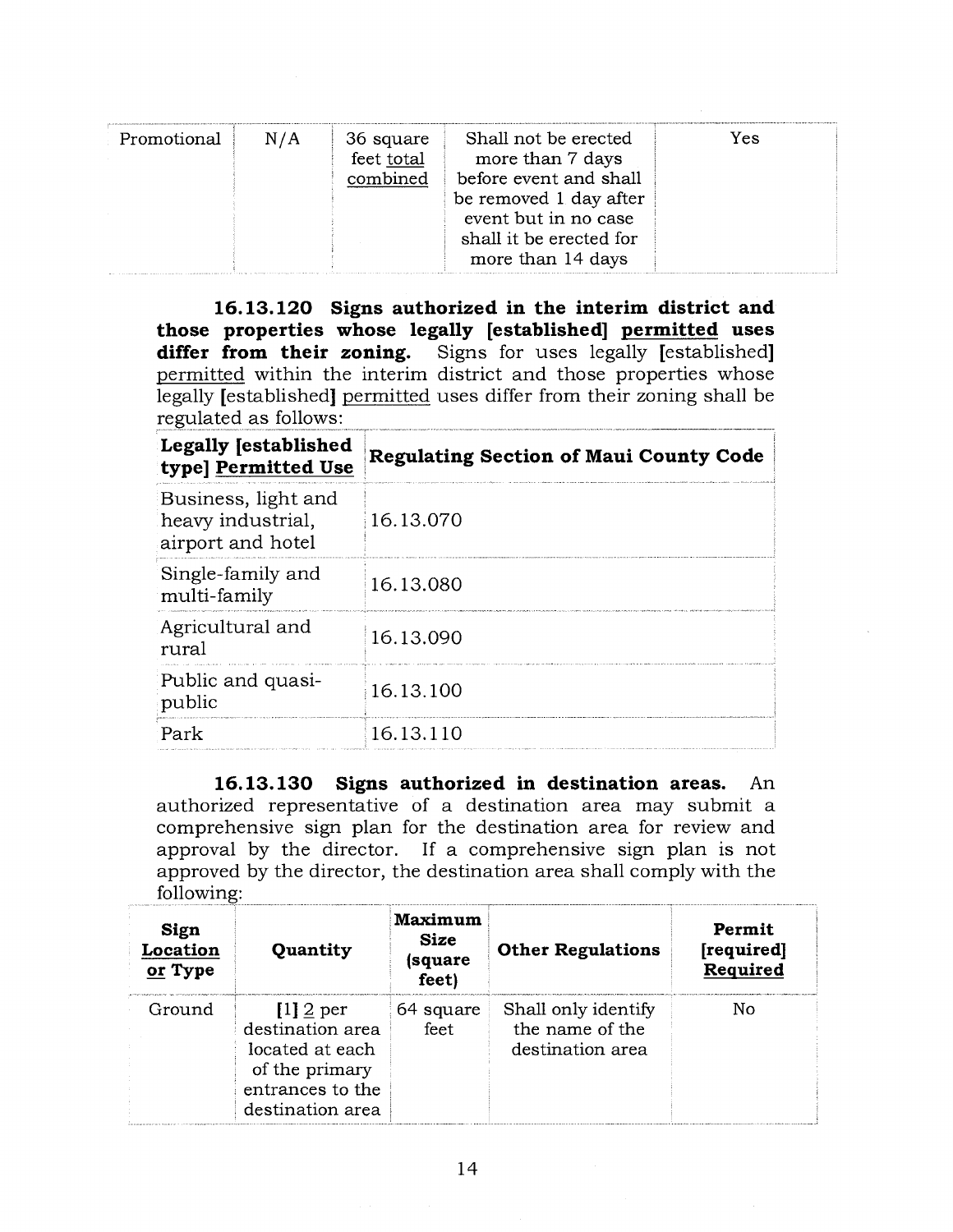| Directional | N/A |        | N/A | No |
|-------------|-----|--------|-----|----|
|             |     | square |     |    |
|             |     | feet   |     |    |

Individual establishments within the destination area are subject to the requirements of this chapter.

**16.13.140 General sign regulations.** A. The highest point of any sign shall not extend above the highest point of the portion of the roof or wall of a building or structure to which it is attached. Roof signs shall not extend vertically above the highest portion of the roof and no part of the sign shall be separated from the rest of the roof by a space of more than six inches.

B. The highest point of any ground sign, except wind signs, shall not exceed twelve feet above the ground, including any structures required for its support.

C. The highest point of wind signs shall not exceed twentyfive feet above the ground.

D. The lowest point of any sign projecting over walkways or paths shall not be lower than eight feet above the ground, and the lowest point of any sign projecting over streets or alleys shall not be lower than fifteen feet above the ground.

E. No sign or its support structure shall prevent or hinder passage to or from any window, door, or fire escape of a building. No sign or its support structure shall interfere with free passage from one part of a roof to another.

F. Ground signs shall be securely affixed to the ground and shall not overhang any public right-of-way.

G. No ground signs shall be permitted between a building and a street right-of-way less than ten feet away.

[H. All ground signs must be accompanied by landscaping.]

[I.] H. No signs, except wind signs, shall be designed, constructed or maintained so as to allow the sign to swing in the wind.

[J.] I. Directly illuminated signs are prohibited in and within one hundred fifty feet of residential districts. Indirectly illuminated signs must be shielded in such a way that no direct rays from the light are visible elsewhere than on the lot where the illumination occurs.

[K.] J. Every sign and the structure that supports it shall be maintained in a clean, rust free, painted, and structurally sound manner.

[L.]  $K$  Upon closure of a business, any sign relating or granted to said business shall be removed.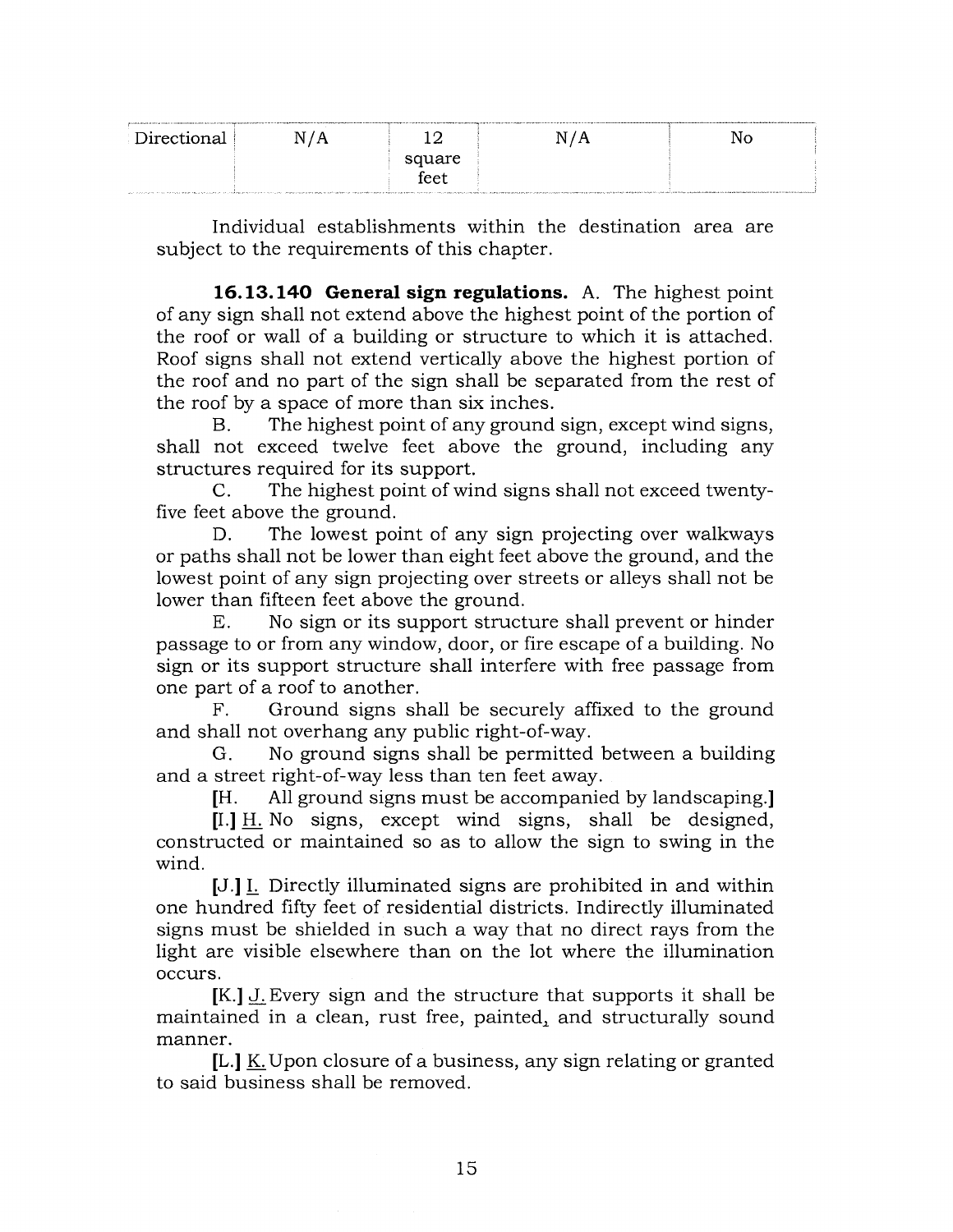**16.13.145 [Signs.] Historic district signs.** A. Within historic district no. 1 and historic district no. 2, no signs that blink, revolve, or contain lighting from within shall be allowed. Signs parallel to a building or structure shall be no larger than twelve square feet. Signs perpendicular to a building or structure shall be no larger than eight square feet. All signs shall conform to the architectural style of the district and any design guidelines or other rules that have been adopted by the commission.

B. Signs shall require a permit issued by the department. The commission may promulgate rules to clarify and implement this section, including the permit process, and the type, kind, number, size, placement, and design of signs.

**16.13.150 Prohibited signs.** The following signs shall be prohibited:

A. Any sign requiring mechanical, electrical, or any other power source for its animation, flashing, movement or motion, except wind.

B. Inflatable signs.

C. Signs which refer to activities or uses on another lot.

D. Signs greater than six square feet composed primarily of reflective materials, such as mirrors, bright metals, and highly reflective paint.

E. Portable signs.

F. Signs attached to or placed on a non-registered vehicle, trailer, or vessel.

G. Signs attached to or placed on a permanently parked vehicle, trailer, or vessel.

H. Signs attached to, painted, or placed on a registered vehicle, trailer, or vessel which include arrows or directional information, except addresses.

**16.13.160 Sign permit procedure.** A. Promotional signs.

1. The applicant shall apply for a promotional sign permit by submitting a completed application form provided by the department at least two County business days before the sign is to be displayed. Forms may be available at the department, at locations authorized by the department, and via the County's website. Forms may be submitted to the department via facsimile.

2. The application form shall include the applicant's name and business name, the business address, tax map key number and phone number, the name and date of the special event, and the approximate location of the sign.

3. The applicant shall submit a non-refundable filing fee as established in the annual budget ordinance.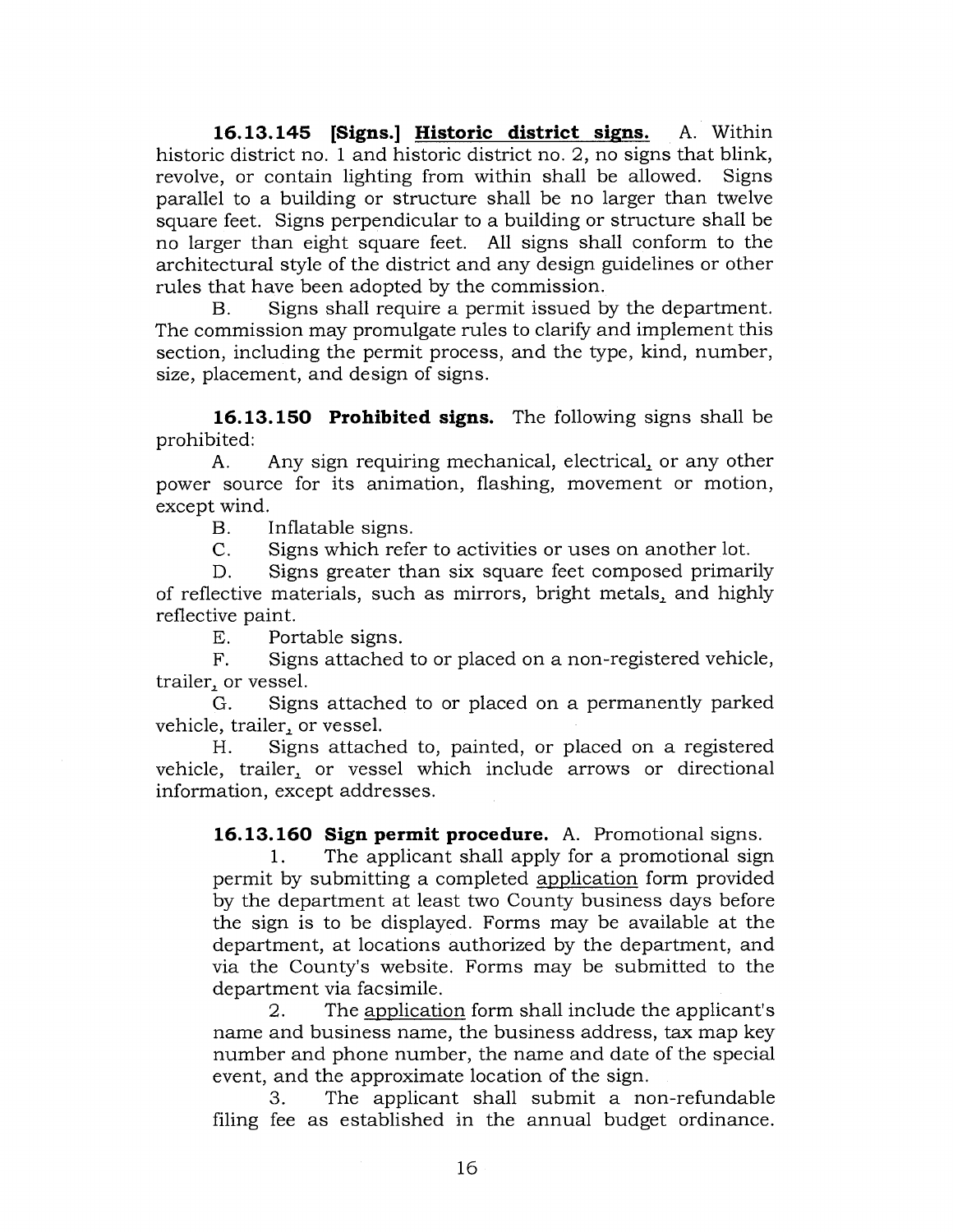Applicants may mail filing fees separately if submitting the form to the department via facsimile. Non-profit entities shall be exempt from having to submit the non-refundable filing fee. B. Other signs.

1. An owner of real property, an agent of the owner with written authorization from the owner, a licensed property manager, a lessee of real property with the written authorization of the owner or an agent of the lessee with written authorization from the owner and lessee may apply for a sign permit by submitting an application to the director. The director shall prescribe forms for this purpose. The application shall include the following information:

a. The name, address, and telephone number of the applicant and, if the applicant is an agent, property manager, or lessee, the name, address,\_ and telephone number of the owner and any intervening lessees of the real property on which the sign is to be erected[;] $\frac{1}{2}$ 

b. For applicants who are [agents or] lessees, written consent executed by the owner [and any intervening lessees] of the real property on which the sign is to be erected, authorizing the applicant to apply for the sign permit and an authorized licensed sign contractor to erect the sign[;].

c. An accurate written description of the dimensions of the sign, setbacks from the property lines and other buildings, method of construction and attachment to buildings and structures, illumination, materials, graphics, [colors,] logos, lettering, and message of the sign [including style and landscaping].

d. Plans of the sign, including a site plan, graphic representation of the sign design, and elevation of the sign on any buildings or structures[, and landscaping plans for ground signs]. The site plan shall identify the type, size, sign area, and location of all other Example to the cype, size, sign area, and because of all other establishments on the lot.

e. For multi-tenant buildings and lots, an approved comprehensive signage plan shall be submitted. If a plan has not been approved, sign permit applications shall be considered, provided that:

1. The proposed sign complies with all applicable County sign codes[;]

2. The [building landlord] property owner, authorized agent, or licensed property manager confirms in writing that the proposed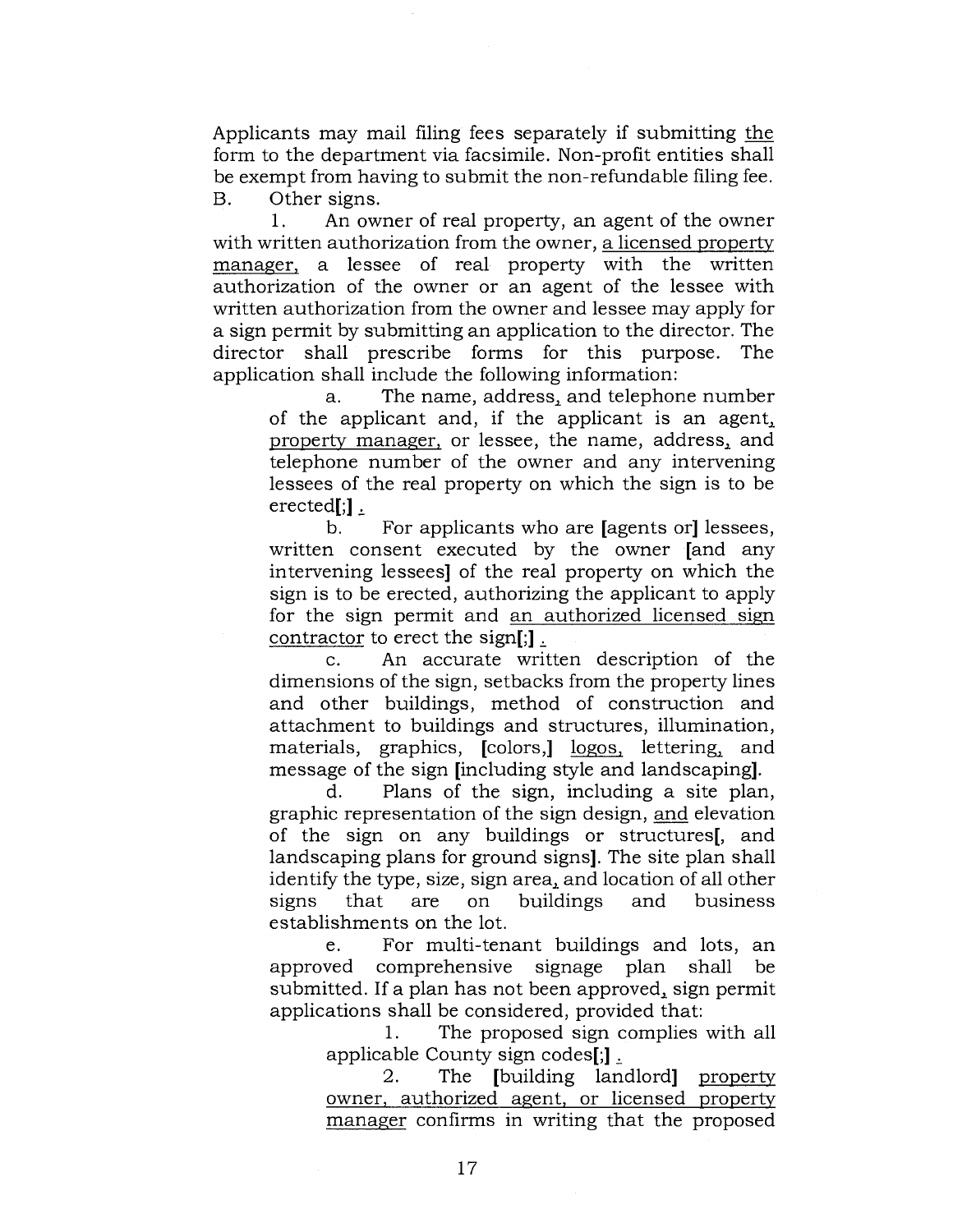sign conforms to a planned comprehensive signage plan to be filed<sup>[</sup>; and<sup>]</sup>.

3. A complete comprehensive signage plan application is filed within one hundred eighty days of the granting of a sign permit under this subparagraph, and that the sign permit be issued conditionally with this noted.

f. Photographs of the lot and all signs located on the lot.

g. A non-refundable filing fee as established in the annual budget ordinance.

2. The director shall review the application for completeness and inform the applicant within five working days of any additional information required to complete the application.

3. The director may transmit the application to the board for recommendation. The board shall make a recommendation to the director to approve, approve with modifications, or disapprove the application within sixty days after receiving the completed application or the application will be deemed approved. The board shall set forth in writing the specific facts upon which the board relies in making its recommendation.

4. The director may approve, approve with modifications., or disapprove the application in accordance with this chapter. The director shall make this final determination within thirty days from the receipt of a completed application [or two working days after the director receives a recommendation from the board, if applicable, whichever is later]. This period may be extended for an additional time, not to exceed forty-five days, by mutual agreement of the applicant and the director.

5. Within two working days after the director makes the final determination, the director shall issue an appropriate sign permit, with or without conditions, to the applicant or transmit a notice to the applicant that the application has been denied.

**16.13.170 Variances.** A. A lessee or owner of real property upon which a sign is to be erected or an agent thereof with authorization from the owner and lessee, may apply for a variance from the requirements of this chapter. The director shall prescribe forms for this purpose.

B. The variance application shall be submitted to the director, with a non-refundable filing fee, as established in the budget ordinance. The director shall review the application for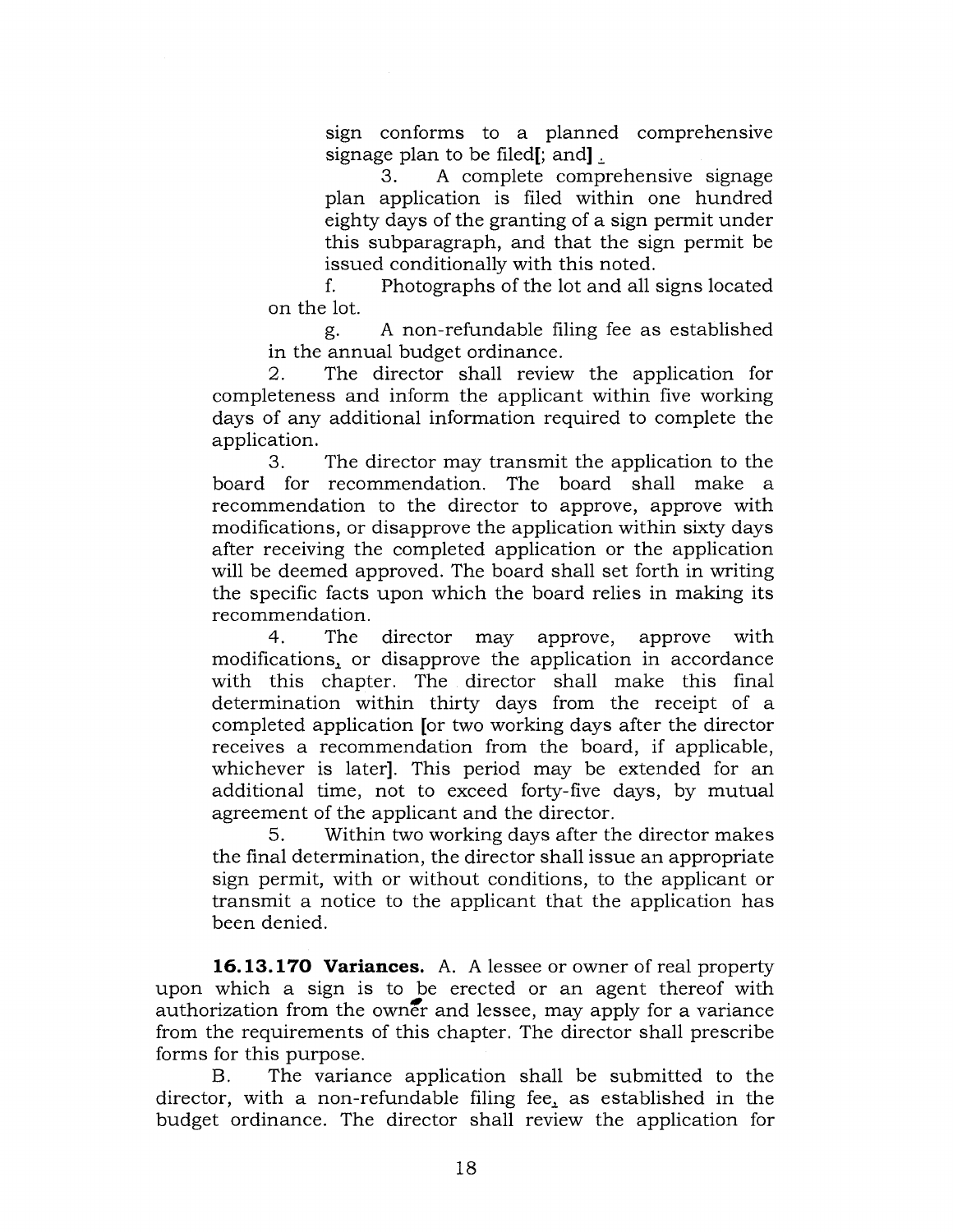completeness and shall inform the applicant within five working days of any additional information required to complete the application. Within five working days after receiving a completed application, the director shall transmit the application to the board for action. For variances for signs in historic district no. 1 and historic district no. 2, as established by chapter 19.50 of this code, the director shall transmit the application to the commission. The board or commission, as applicable, shall hold a meeting on the application.

C. The board or commission, as applicable, may grant a variance if it finds one of the following:

1. A variance may be granted for a structure or activity which is undertaken by a public agency or by a public utility regulated under chapter 269, Hawaii Revised Statutes, [chapter 269] or a private facility or improvement which is undertaken by a private entity and is clearly in the public interest; provided that the proposal is the practicable alternative which best conforms to the purpose of this chapter.

2. A variance may be granted for a sign if the following criteria are met:

a. Unique circumstances or special conditions exist which are peculiar to the land, structure, or activity involved.

b. The proposal is the most practicable alternative.

c. The granting of the variance would not be contrary to the purposes of this chapter.

D. Within sixty days after the public meeting for a variance application, the board or commission, as applicable, shall grant the variance, grant the variance with appropriate conditions, or deny the variance; provided, that if the board or commission does not act within sixty days, the variance application shall be deemed approved. The board or commission shall set forth in writing the specific reasons for actions taken for variance applications.

E. Within two business days after the board or commission, as applicable, makes its final decision, the director shall issue an appropriate sign permit, with or without conditions, to the applicant or transmit a notice to the applicant that the variance application has been denied.

F. The board and commission may adopt rules to implement this section.

**16.13.180 Appeals.** A. Any person aggrieved by a final decision of the director made pursuant to this chapter may appeal the decision to the board of variances and appeals within ten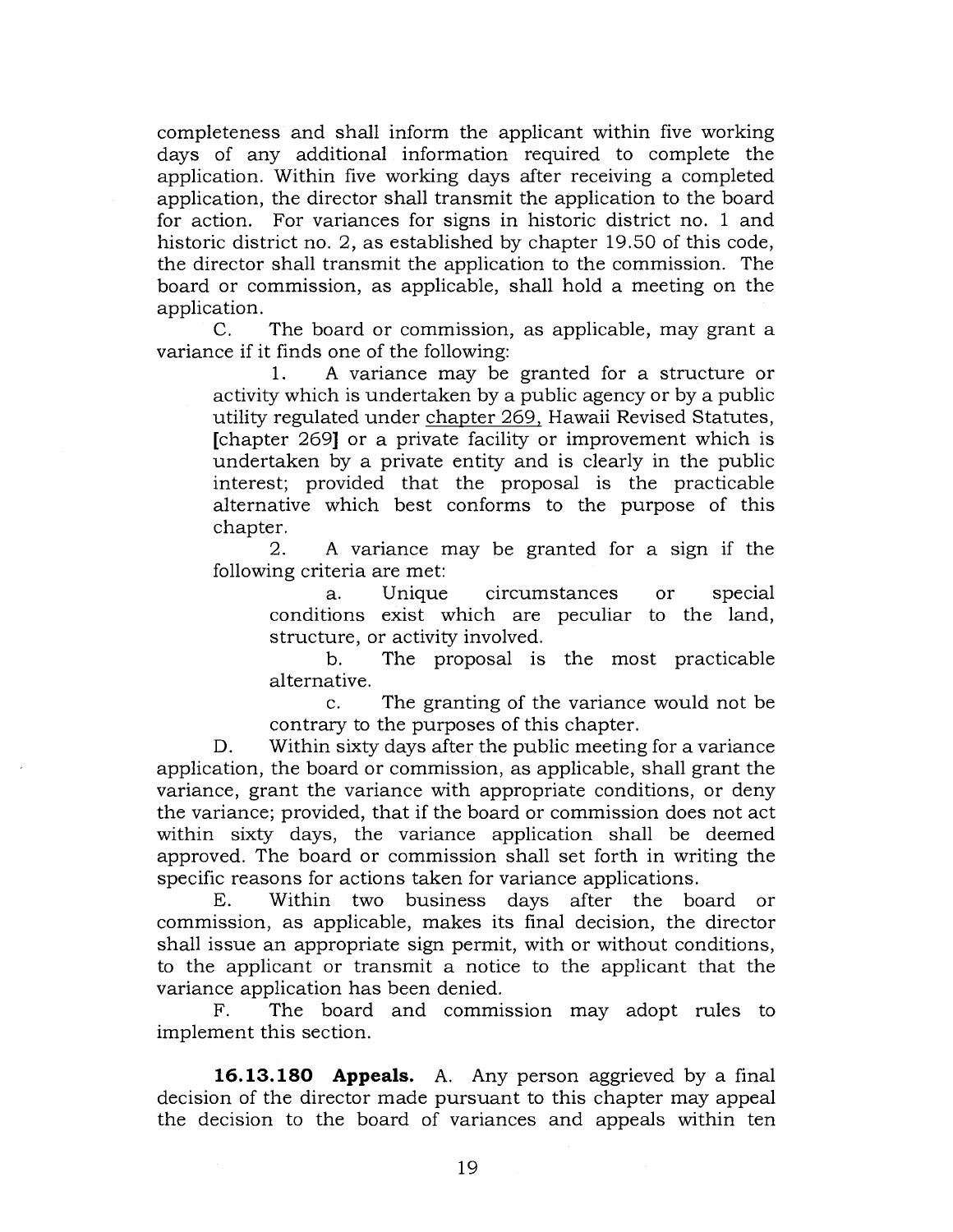working days after receiving actual or constructive notice of the determination. The determination being appealed shall be held in abeyance, pending the decision of the board of variances and appeals. The board of variances and appeals may adopt rules and prescribe forms to implement this section.

B. An appeal may be granted only if the board finds one of the following:

1. That the subject decision or order was based on an erroneous finding of a material fact or erroneously applied the law;

2. That the subject decision or order was arbitrary and capricious in its application; or

3. That the subject decision or order was a manifest abuse of discretion.

C. Any person aggrieved by a final decision of the board may appeal the board's decision to the circuit court of the second circuit in the manner set forth in [HRS] section 91-14[.] , Hawaii Revised Statutes.

**16.13.190 Time limit on sign permits.** Each permit for a new sign shall require the permittee to erect the sign within [ninety] one hundred eighty days after the permit is issued. [The permit shall require the permittee to screen the sign from public view while the sign is being erected, except while work is actually being done.]

**16.13.200 Transfers of sign permits.** A sign permit is not transferable from one [entity] business establishment to another for the same sign location and size unless a notice of transfer is filed with the director within ninety days of the effective date of a transfer of real property on which the sign is erected. The director shall prescribe forms for this purpose. A sign permit is not transferable from one location to another. Sign permits for legal nonconforming signs as defined in section 16.13.220 [shall not] may be transferable.

**16.13.210 Removal of unsafe signs.** A. When any sign is an immediate safety hazard to the public, the director may cause the sign to be removed summarily and without advance notice.

B. After removal of the sign, a written notice shall be given to the owner or lessee of the real property upon which the sign was erected, stating the nature of the work, the date on which it was performed, and demanding payment of the costs as certified by the director together with an additional twenty [per cent] percent for inspection and incidental costs. The owner or lessee shall make payment within thirty days. Upon payment, the sign shall be returned to the owner. If payment is not received within thirty days, the matter shall be referred to the corporation counsel for collection.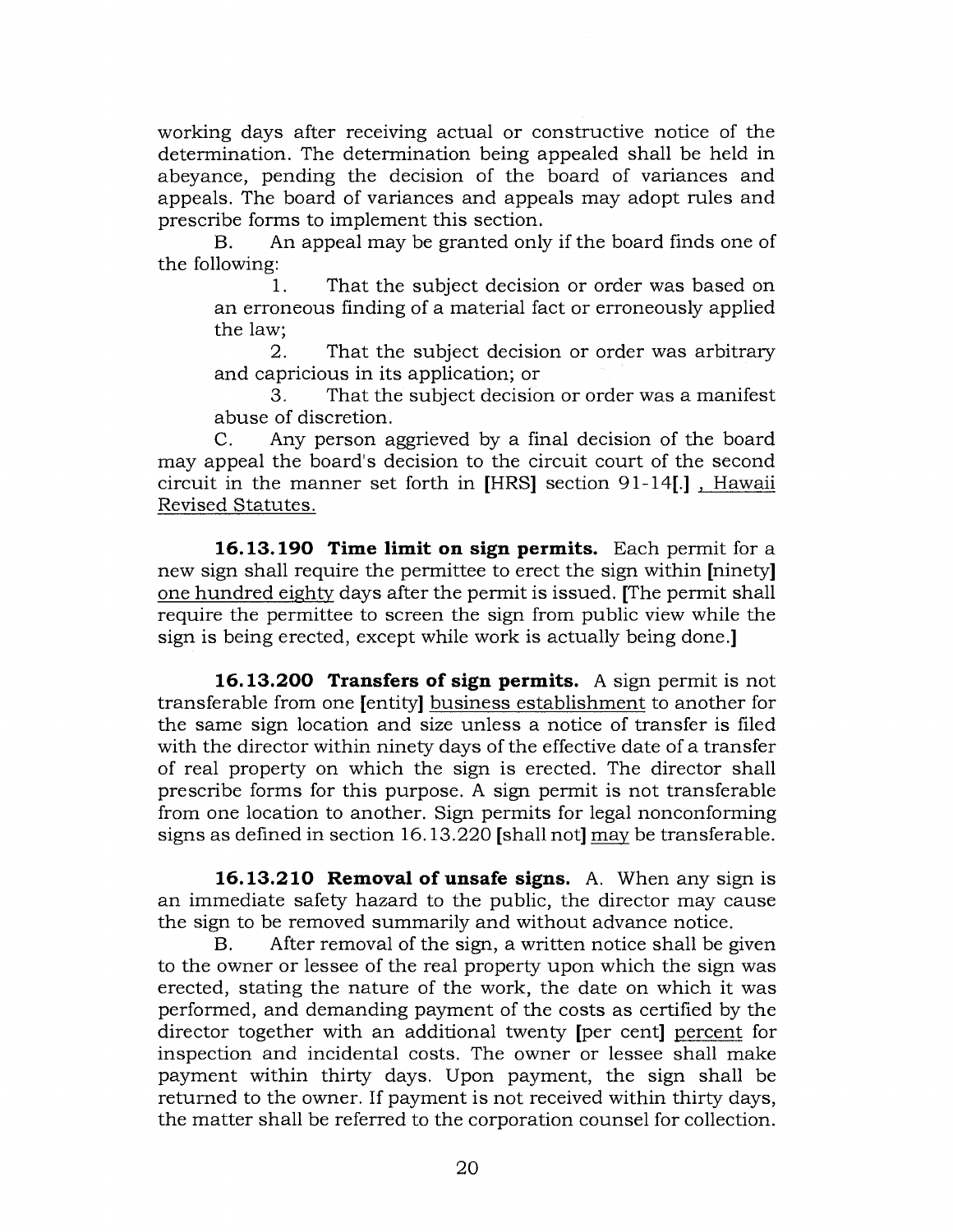C. Payment under this section shall not preclude prosecution under this chapter.

**16.13.220 Nonconforming signs.** A. Signs which do not conform to this chapter, but which have a valid sign permit issued by the County, or that were otherwise lawful when they were installed, are hereby deemed a legal nonconforming sign. [All other signs which do not conform to this chapter shall comply with the provisions of this chapter within eighteen months of this chapter taking effect.]

B. Any changes to a legal nonconforming sign must comply with this chapter. Repair and maintenance of a legal nonconforming sign shall be allowed.

C. New signs proposed for properties which are subject to a previously approved comprehensive signage plan shall conform to this chapter.

D. Legally established existing signs on a property that become subject to a new comprehensive signage plan shall be exempt from compliance with the new comprehensive signage plan [for a period of eighteen months from the date of approval of the new comprehensive signage plan], provided the signs are maintained in sound condition.

**16.13.230 Violation and penalty.** A. An owner or lessee who erects or owns a sign, or allows a sign to exist, be erected or used on the property which does not comply with this chapter and the terms of any sign permit, shall be in violation of this chapter.

B. Administrative enforcement of this chapter and assessment of penalties shall be in accordance with section 19.530.030[, Maui County Code.] of this code.

C. Any person may file a formal written complaint with the director if the complainant believes that a sign is in violation of this chapter.

1. The complaint shall include the address where the sign is erected, the description of the sign and its location, reason(s) why the complainant believes the sign is in violation and any other documentation or evidence. The complainant shall also include complainant's name and telephone number. The director shall prescribe forms for this purpose.

2. The director shall review the information for completeness and inform the complainant of any additional information required to complete the complaint. The director shall then investigate the complaint and determine whether or not the sign is in violation of this chapter.